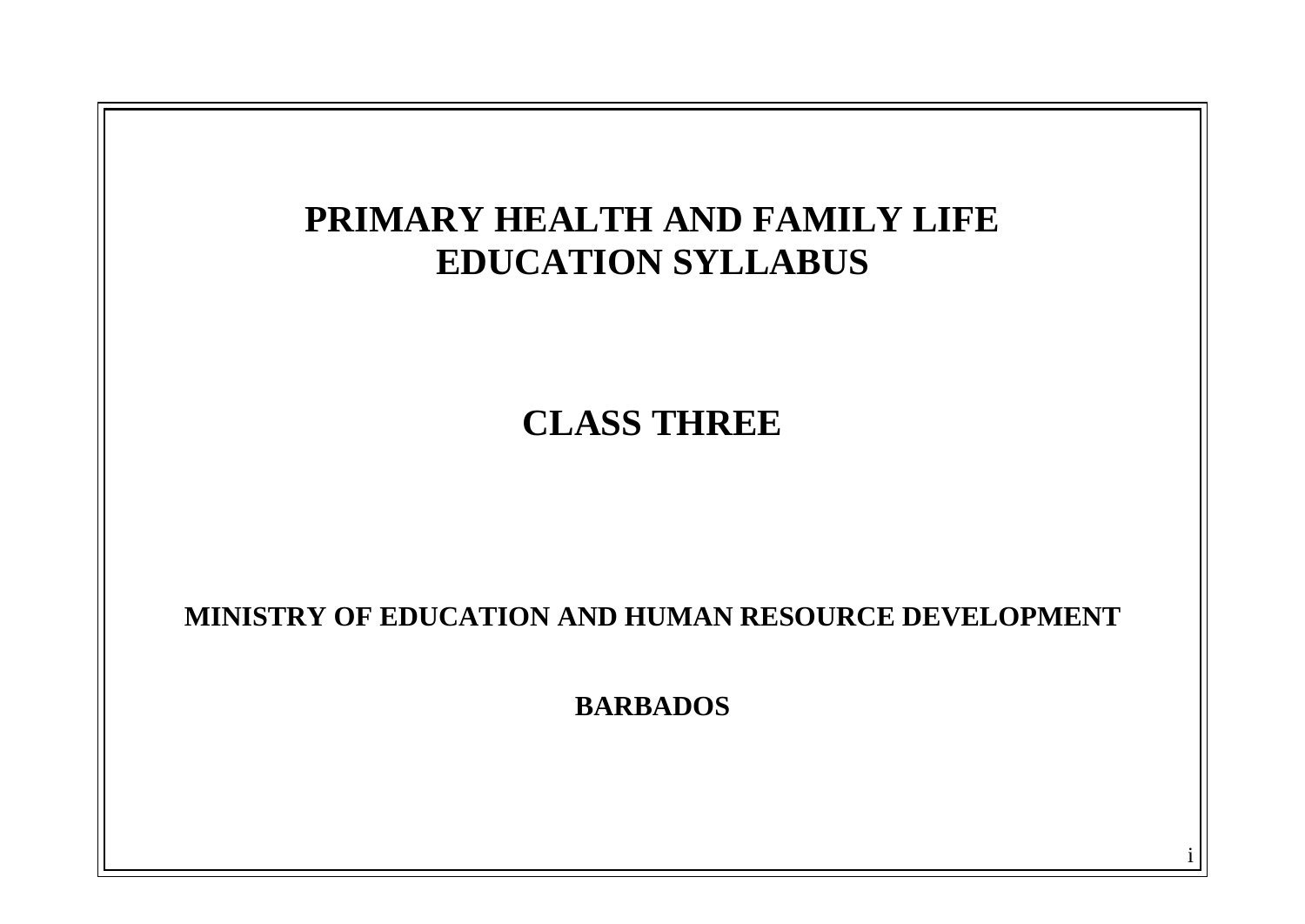# **TABLE OF CONTENTS**

| <b>ACKNOWLEDGEMENT</b>        | <b>PAGE</b><br>iii |
|-------------------------------|--------------------|
| <b>RATIONALE</b>              | iv                 |
| <b>GENERAL OBJECTIVES</b>     | vi                 |
| <b>FORMAT OF THE SYLLABUS</b> | vii                |
| <b>SCOPE AND SEQUENCE</b>     | 1                  |
| <b>ATTAINMENT TARGETS</b>     | 4                  |
| <b>CLASS 3 SYLLABUS</b>       | 8                  |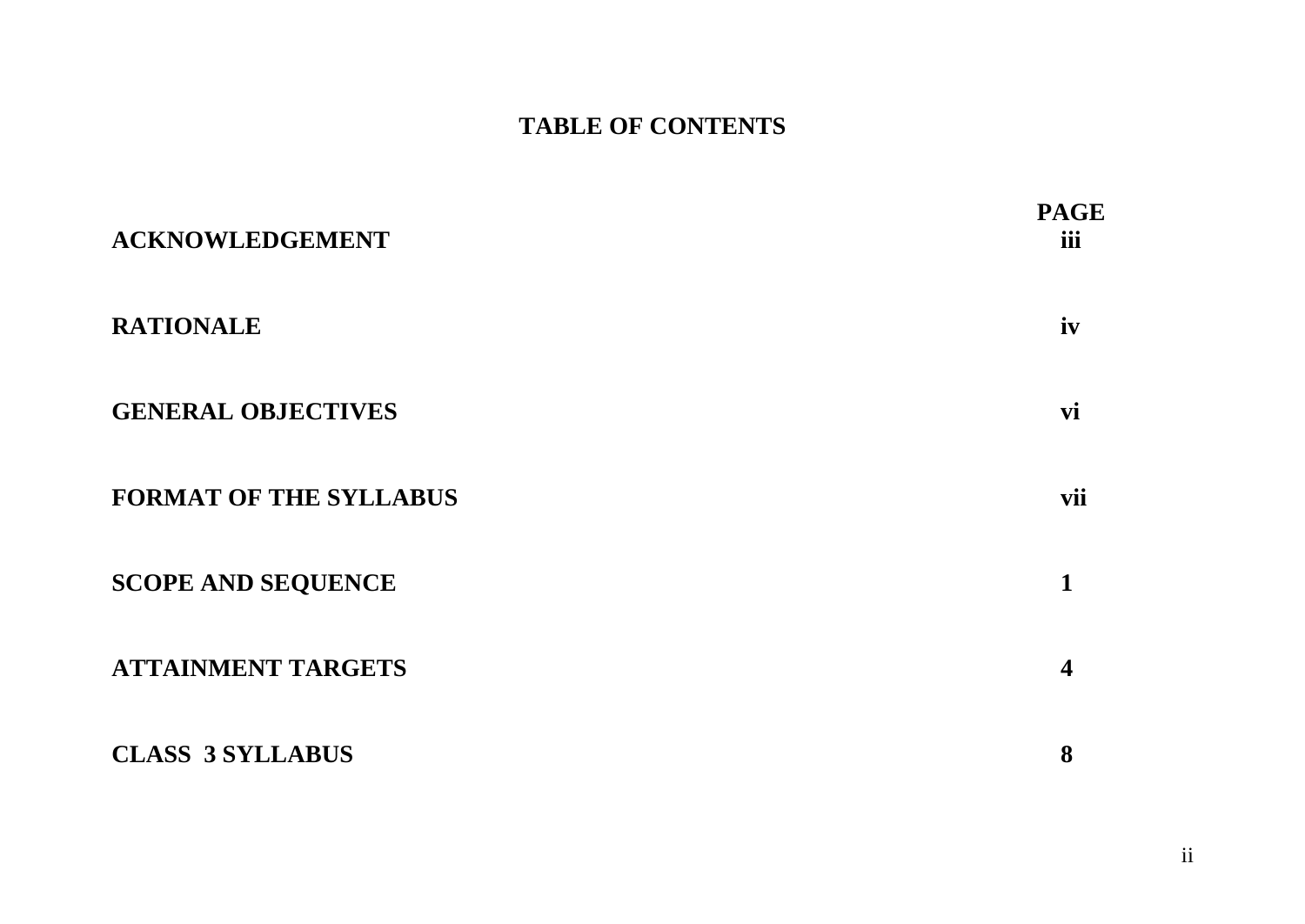### **ACKNOWLEDGEMENTS**

| <b>Miss Maxine Moore</b> |   | Acting Tutor, Erdiston College                                        |
|--------------------------|---|-----------------------------------------------------------------------|
| Mr. Arthur Payne         |   | Louis Lynch Secondary School                                          |
| Mrs. Marva Powlett       | - | <b>Wesley Hall Infants School</b>                                     |
| Mrs. Gloria Babb         |   | <b>Retired Principal</b>                                              |
| Mrs. Pauline Kellman     |   | <b>Retired Principal</b>                                              |
| Mrs. Dallas Nicholls     | - | <b>Wesley Hall Primary School</b>                                     |
| Mrs. Joyce Scantlebury   |   | St. Stephen's Infants School                                          |
| Mrs. Gertrude Welch      |   | Education Officer, Home Economics & Health<br>(Ministry of Education) |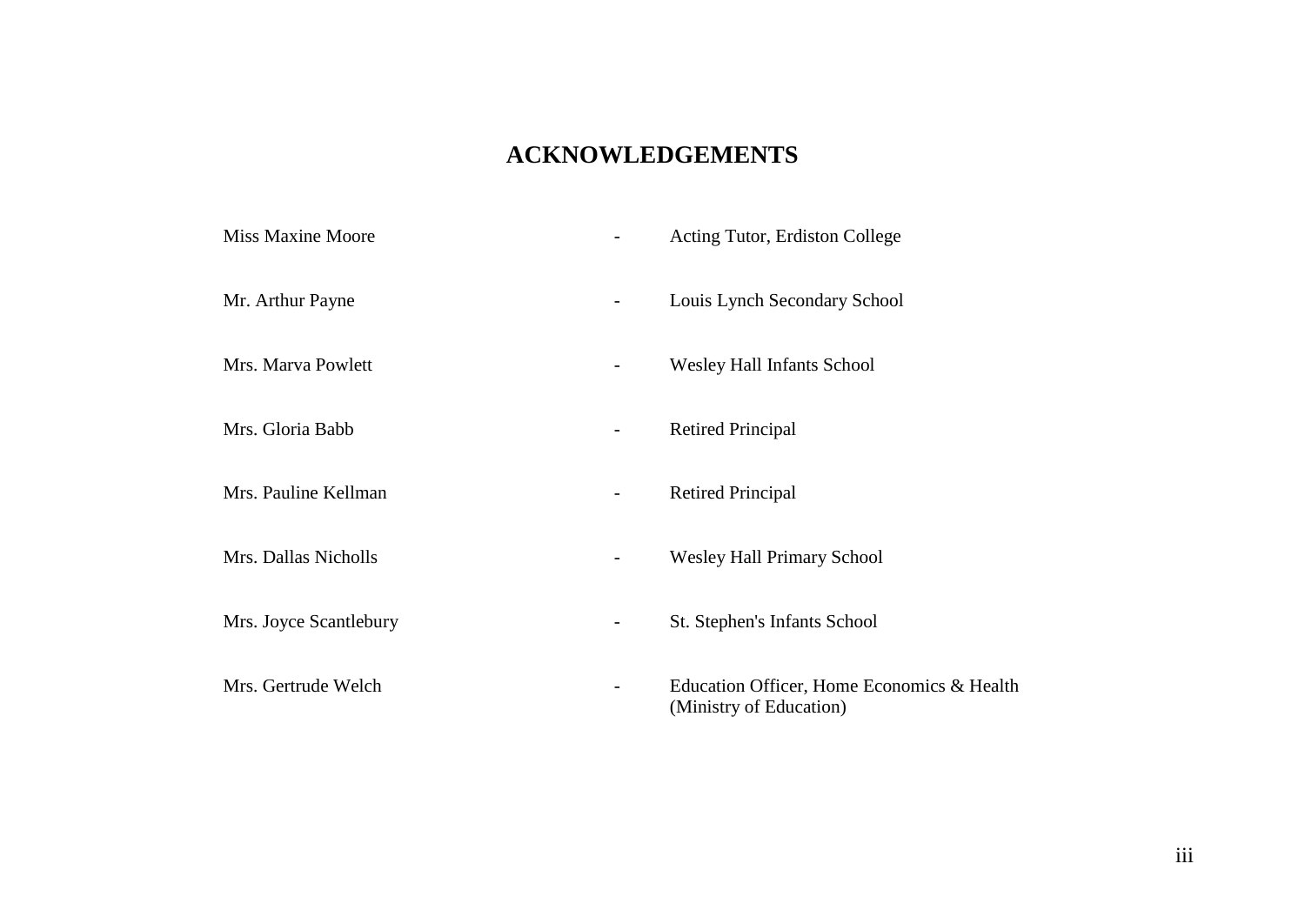### **RATIONALE**

Health and Family Life Education embraces areas of study such as health and well-being, eating and fitness, interpersonal relationships, sexuality and management of the environment. In addition to the knowledge component, emphasis is placed on fostering positive attitudes and values and developing personal and social skills that underpin responsible behaviour. These life skills include problem-solving, decision making, critical and creative thinking, the ability to empathise and cope with emotions. The ultimate goal is that children will be empowered to make life-enhancing choices which will determine the quality of adulthood they enjoy.

Many of the health risks to which children are exposed today are associated with their lifestyles and their environments. Today, we are witnessing the re-emergence of old diseases, which were thought to have been eradicated, and the emergence of relatively new diseases, which are having devastating effects on the population generally, and on the younger generation in particular. One such disease is the HIV/AIDS pandemic which has emerged as a major threat to the health and development of millions of individuals, families and communities.

It is therefore very important that the home and school facilitate the inculcation and practice of healthy habits in our children from an early age. Hence, the primary school serves as an excellent forum for the commencement of a rigorous Health and Family Life Education Programme.

This Primary School Health and Family Life curriculum endeavours to meet the needs of teachers in facilitating the development of children's knowledge, understanding and skills. It provides a variety of activities and learning experiences which are designed to promote flexibility in planning and preparation of lessons.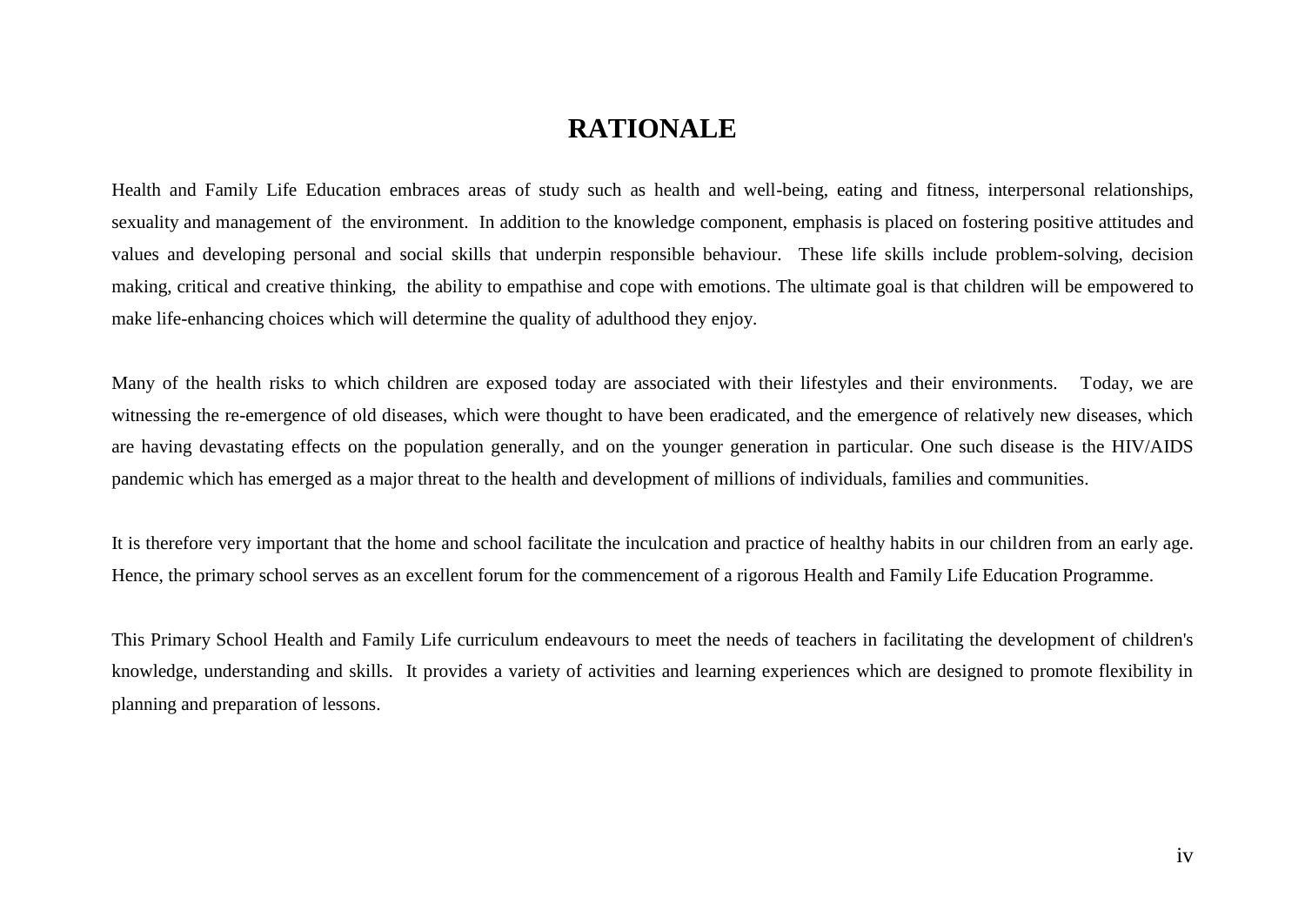It is important to note that this revised Primary Health and Family Life Education Curriculum articulates the new thrust of the Ministry of Education which stresses that:

- the child-centred approach be used in conjunction with the traditional teacher-centred approach;
- problem-solving should be the focus of health instruction;  $\bullet$
- reasoning about health should be used to help pupils make informed choices;  $\bullet$
- health and family life education promotes the development of critical, creative and decision making skills of the pupils from a very early age;
- health and family life education should be integrated with other subject areas and linked to the pupils' everyday experiences in order  $\bullet$ to make it meaningful;
- instruction using the multi-media approach visual, auditory, and tactile/kinesthetic should be used to reach all pupils;  $\bullet$
- information technology should be used as a tool to help children explore and acquire new concepts and ideas related to current health  $\bullet$ trends;
- assessment should be multi-faceted e.g. project work, portfolios etc.

With the implementation of this curriculum, it is hoped that the right messages reach and make an impact on these young tender minds at the appropriate time. It is anticipated that they will be able to make use of the acquired knowledge about their bodies, about diseases and their environments, and that they develop the value system, skills and attitudes that are conducive to healthy living and life.

This curriculum is based on a broad concept of health encompassing physical, emotional, mental and spiritual well being and the contribution that relationships within the family and between families and the wider community can make to wellness.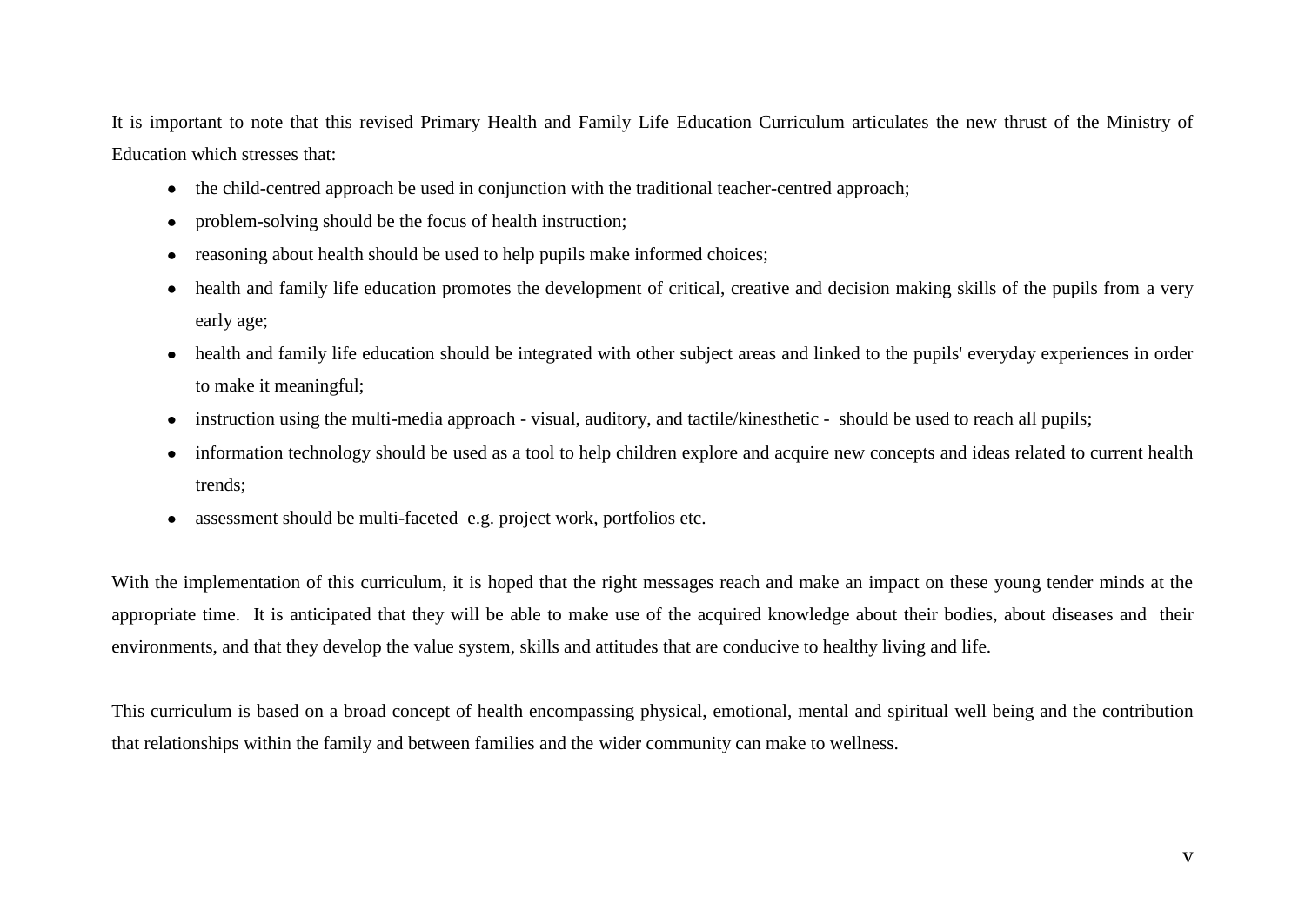## **GENERAL OBJECTIVES**

The general objectives of the Primary Health and Family Life Education Curriculum are to help pupils to:

- acquire appropriate social and emotional skills, knowledge and attitudes;
- develop an awareness of the importance of practising and maintaining good health habits;  $\bullet$
- develop a love and appreciation for their bodies;  $\bullet$
- gain an understanding of the nature of prevalent diseases, how they are spread and the various methods which can be used to control their spread;
- cultivate and demonstrate the ability to think logically, creatively and critically;  $\bullet$
- broaden pupils interests in and concern for their total environment;  $\bullet$
- recognise the importance of applying safety habits at home, school and in the wider community;  $\bullet$
- display a positive attitude of caring, compassion and concern for others;  $\bullet$
- develop a positive concept of self;  $\bullet$
- develop a sense of moral accountability for their actions;  $\bullet$
- acquire various techniques for resolving conflict.  $\bullet$
- develop a positive attitude to family life;  $\bullet$
- recognise the importance of family relationships to overall wellness physical, mental, spiritual and emotional.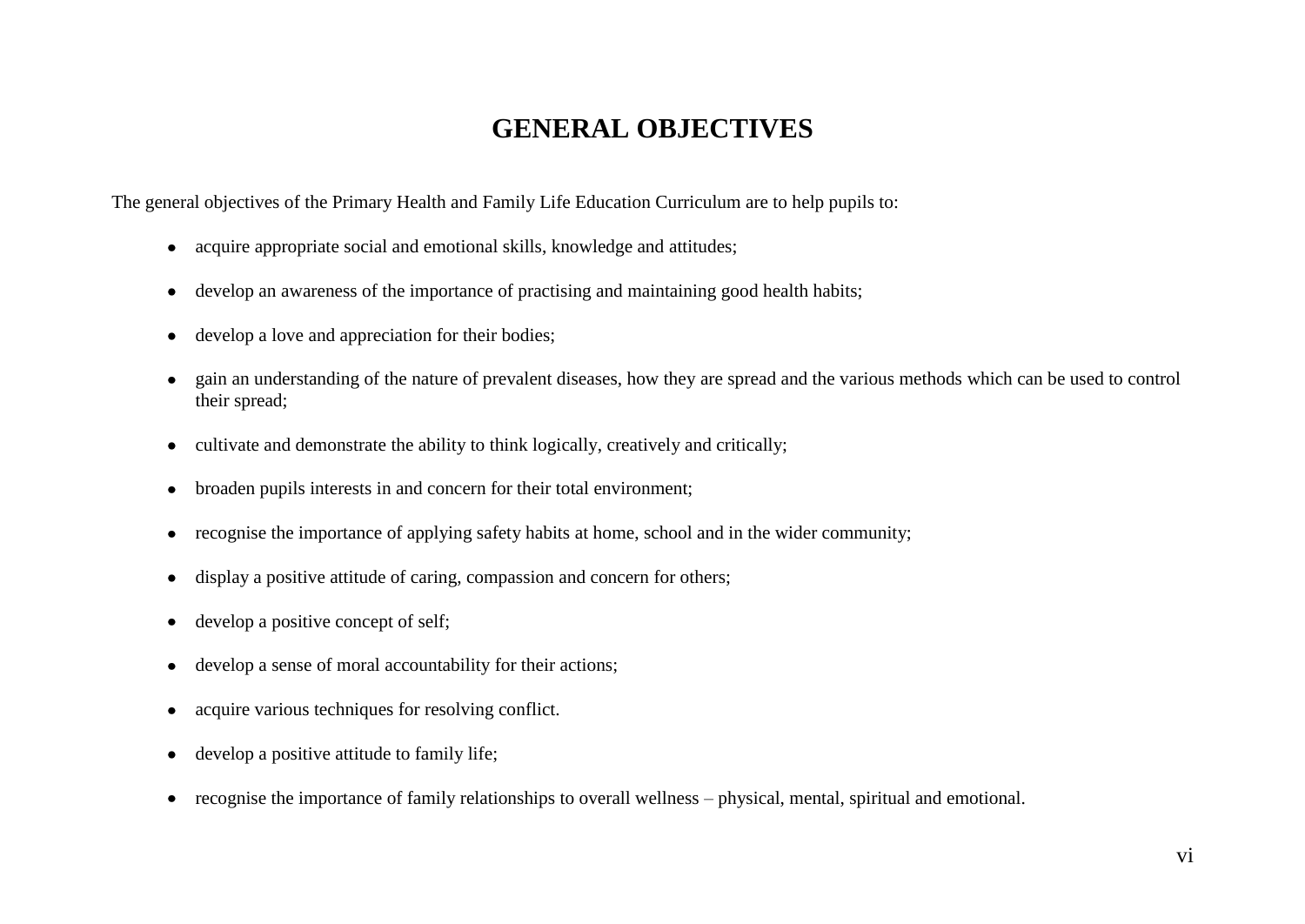### **FORMAT OF THE SYLLABUS**

The Primary Health and Family Life Education Curriculum is divided into General Objectives, Scope and Sequence, Attainment Targets and a detailed outline of the content, specific objectives, suggested activities and assessment strategies as well as suggested resources. When a concept/skill is first introduced in the Scope and Sequence, it is indicated by a  $\nu$ , and a 4 indicates in what future class(es) the concept/skill has to be maintained and further developed.

The Scope and Sequence gives a brief outline of the topics that are to be covered at each level.

The Attainment Targets are written in class levels and they indicate what each student should be able to achieve at the end of each class level. The specific objectives are clearly defined and indicate what each student should be able to achieve at the end of each class.

The suggested activities are designed to facilitate the development of social and emotional learning skills, critical, creative and decision-making skills with regard to health concepts and the promotion of healthy lifestyles. They are also designed to foster collaborative and cooperative work in the classroom while consolidating instruction and developing desired skills. They also encourage cross-curricular activities which are indicated by a key where  $VA = Visual Arts$ ,  $LA = Language Arts$ ,  $M = Mathematics$ ,  $SS = Social Studies$ ,  $IS = Integrated Science$ ,  $PE = Physical$ Education, IT = Information Technology,  $R\&M$  = Religious and Moral Education. The activities are intended only as a guide to teachers, and are therefore by no means prescriptive or restrictive. The Health education activities will be enhanced by the integration of technology which can be utilized in collection, dissemination, analysis and documentation of information. The use of the Internet is particularly effective in providing exposure to global health issues and situations.

Teachers are encouraged to promote further integration among subject areas and to become as creative as possible to make the lessons stimulating and exciting.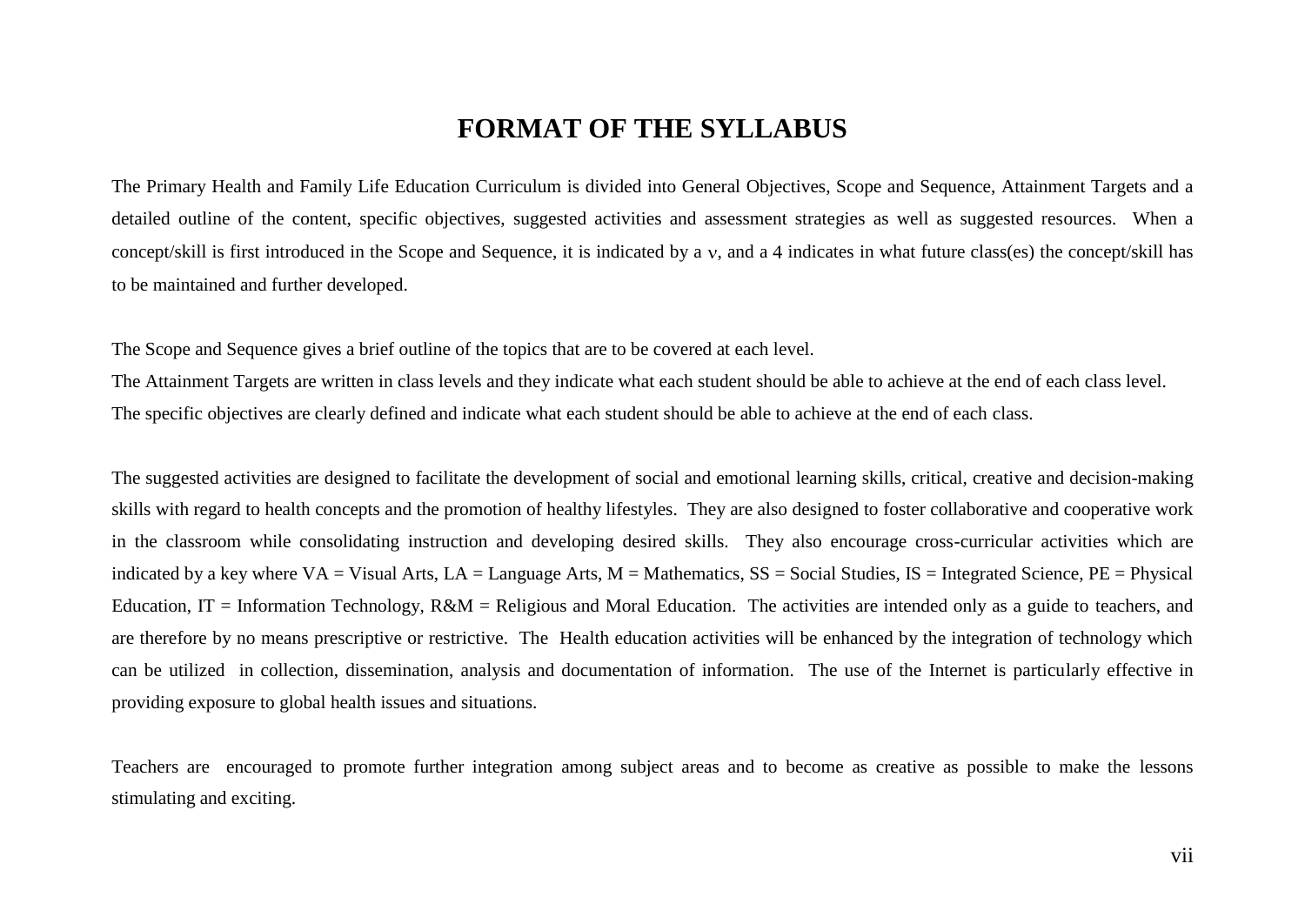# **SCOPE AND SEQUENCE**

**Begins teaching the concept/skill/fact**  $\bar{\mathbf{v}}$ 

**Maintain and develop concept/skill/fact**  $\overline{4}$ 

|       | <b>TOPIC</b>                          |              |                | <b>CLASS</b>   |                         |
|-------|---------------------------------------|--------------|----------------|----------------|-------------------------|
|       |                                       | 1            | $\overline{2}$ | 3              | $\overline{\mathbf{4}}$ |
| 1.0   | <b>FAMILY LIFE</b>                    |              |                |                |                         |
| 1.0.1 | Members of the family.                | $\mathbf{v}$ | 4              | $\overline{4}$ | $\overline{4}$          |
| 1.0.2 | Functions of the family.              |              | $\mathbf v$    | $\overline{4}$ | 4                       |
| 1.0.3 | Family roles and responsibilities.    |              |                | $\mathbf{v}$   | 4                       |
| 1.0.4 | Healthy family values.                | $\mathbf{v}$ | 4              | 4              | 4                       |
| 1.0.5 | Position in the family.               | $\mathbf{v}$ | 4              | $\overline{4}$ | 4                       |
| 1.0.6 | Family tree.                          | $\mathbf{v}$ | 4              | $\overline{4}$ | 4                       |
| 1.0.7 | Types of families.                    |              |                |                | $\mathbf{v}$            |
| 2.0   | PERSONAL HYGIENE                      |              |                |                |                         |
| 2.0.1 | The body.                             | $\mathbf{v}$ | 4              | $\overline{4}$ | 4                       |
| 2.0.2 | The skin.                             | $\mathbf{v}$ | 4              | $\overline{4}$ | 4                       |
| 2.0.3 | The mouth and teeth.                  | $\mathbf{v}$ | 4              | $\overline{4}$ | 4                       |
| 2.0.4 | Taking care of the body.              | $\mathbf v$  | 4              | $\overline{4}$ | 4                       |
| 3.0   | <b>SENSORY PERCEPTION</b>             |              |                |                |                         |
| 3.0.1 | The sense organs and their functions. | $\mathbf{v}$ | 4              | $\overline{4}$ | $\overline{4}$          |
| 3.0.2 | Care of the sense organs.             | $\mathbf{v}$ | 4              | $\overline{4}$ | $\overline{4}$          |
| 4.0   | <b>ELEMENTS OF HEALTHY LIFESTYLES</b> |              |                |                |                         |
| 4.0.1 | Food and Nutrition.                   | $\mathbf{v}$ | 4              | $\overline{4}$ | 4                       |
| 4.0.2 | Posture, sleep, rest and exercise.    | $\mathbf{v}$ | 4              | $\overline{4}$ | 4                       |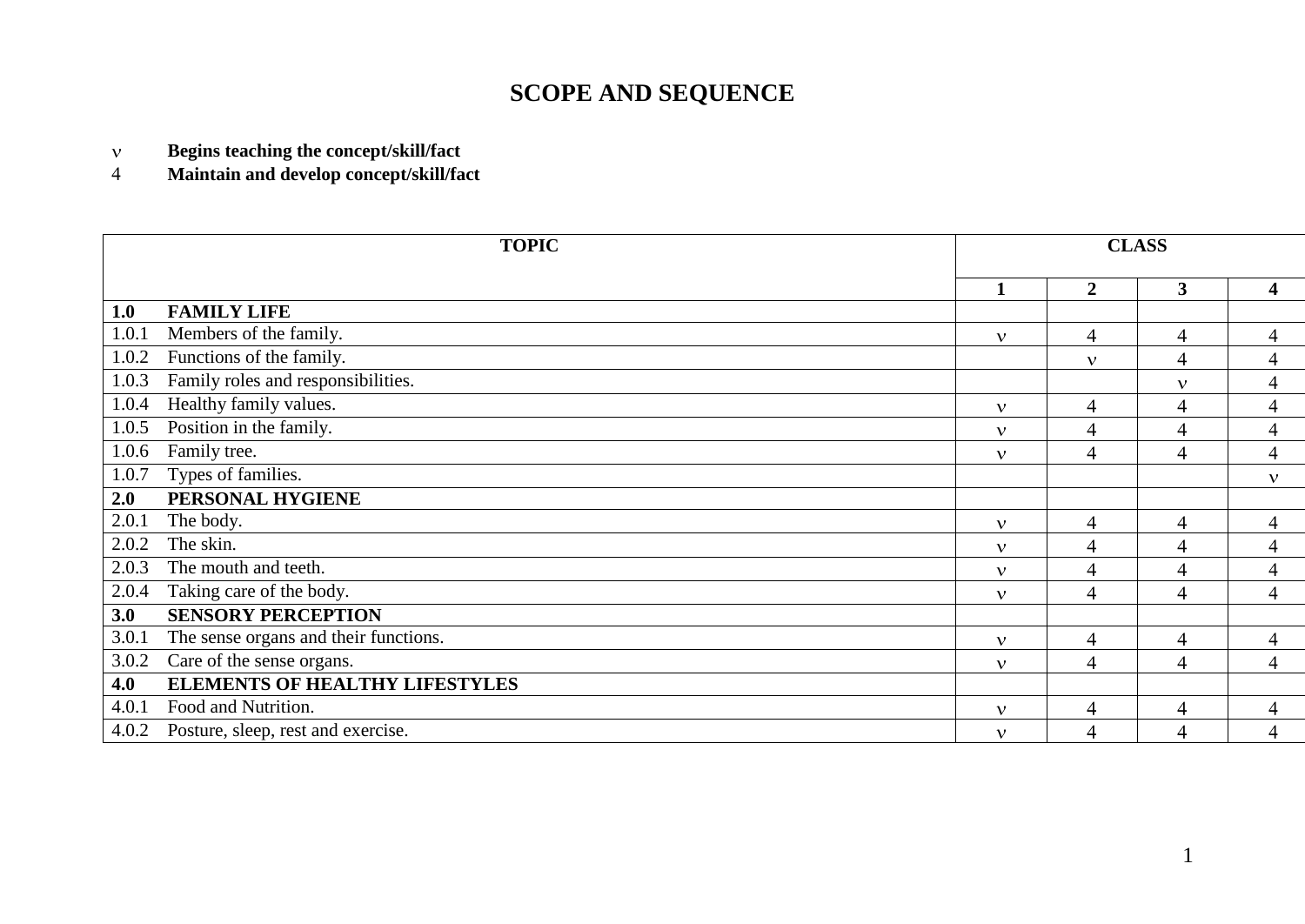#### $\mathbf{v}$ **Begins teaching the concept/skill/fact**

#### $\overline{4}$ **Maintain and develop concept/skill/fact**

|       | <b>TOPIC</b>                                                                                 |              |                          | <b>CLASS</b>   |                          |
|-------|----------------------------------------------------------------------------------------------|--------------|--------------------------|----------------|--------------------------|
|       |                                                                                              | 1            | $\overline{2}$           | 3 <sup>1</sup> | 4                        |
| 5.0   | <b>ENVIRONMENTAL HEALTH</b>                                                                  |              |                          |                |                          |
| 5.0.1 | The environment.                                                                             | $\mathbf{v}$ | $\overline{4}$           | 4              | $\overline{4}$           |
| 5.0.2 | Threats to the environment.                                                                  | $\mathbf{v}$ | $\overline{4}$           | 4              | $\overline{4}$           |
| 5.0.3 | Garbage and garbage disposal.                                                                | $\mathbf{v}$ | $\overline{4}$           | 4              | 4                        |
| 5.0.4 | General care of the environment.                                                             | $\mathbf{v}$ | $\overline{4}$           | 4              | $\overline{4}$           |
| 5.0.5 | Roles of the Health Inspector and Sanitation Worker.                                         | $\mathbf{v}$ | $\overline{4}$           | 4              | $\overline{4}$           |
| 6.0   | HUMAN GROWTH AND DEVELOPMENT                                                                 |              |                          |                |                          |
| 6.0.1 | Puberty and adolescence.                                                                     |              |                          | $\mathbf{v}$   | $\overline{4}$           |
| 7.0   | <b>SAFETY EDUCATION</b>                                                                      |              |                          |                |                          |
| 7.0.1 | Safety in the home, school and the community.                                                | $\mathbf{v}$ | $\overline{\mathcal{A}}$ | 4              | $\overline{\mathcal{A}}$ |
| 7.0.2 | Personal safety.                                                                             | $\mathbf{v}$ | $\overline{4}$           | $\overline{4}$ | $\overline{4}$           |
| 7.0.3 | Personal safety and risk behaviour.                                                          | $\mathbf{v}$ | 4                        | 4              | 4                        |
| 8.0   | <b>USE AND ABUSE OF DRUGS</b>                                                                |              |                          |                |                          |
| 8.0.1 | Legal and illegal drugs.                                                                     | $\mathbf{v}$ | $\overline{4}$           | $\overline{4}$ | $\overline{4}$           |
| 8.0.2 | Effects of illegal drugs.                                                                    | $\mathbf{v}$ | $\overline{4}$           | 4              | $\overline{4}$           |
| 8.0.3 | Factors contributing to drug abuse.                                                          | $\mathbf{v}$ | $\overline{4}$           | 4              | $\overline{4}$           |
| 9.0   | DISEASE PREVENTION AND CONTROL                                                               |              |                          |                |                          |
| 9.0.1 | Infectious diseases.                                                                         | $\mathbf{v}$ | $\overline{4}$           | 4              | $\overline{4}$           |
| 9.0.2 | How diseases are spread.                                                                     | $\mathbf{v}$ | 4                        | 4              | $\overline{4}$           |
| 9.0.3 | Germs and their mode of control.                                                             | $\mathbf{v}$ | $\overline{4}$           | 4              | $\overline{4}$           |
| 9.0.4 | Immunization.                                                                                | $\mathbf{v}$ | $\overline{4}$           | 4              | $\overline{4}$           |
| 9.0.5 | HIV/AIDS - definition, cause, transmission, signs and symptoms, mode of control, prevention. | $\mathbf{v}$ | $\overline{4}$           | 4              | 4                        |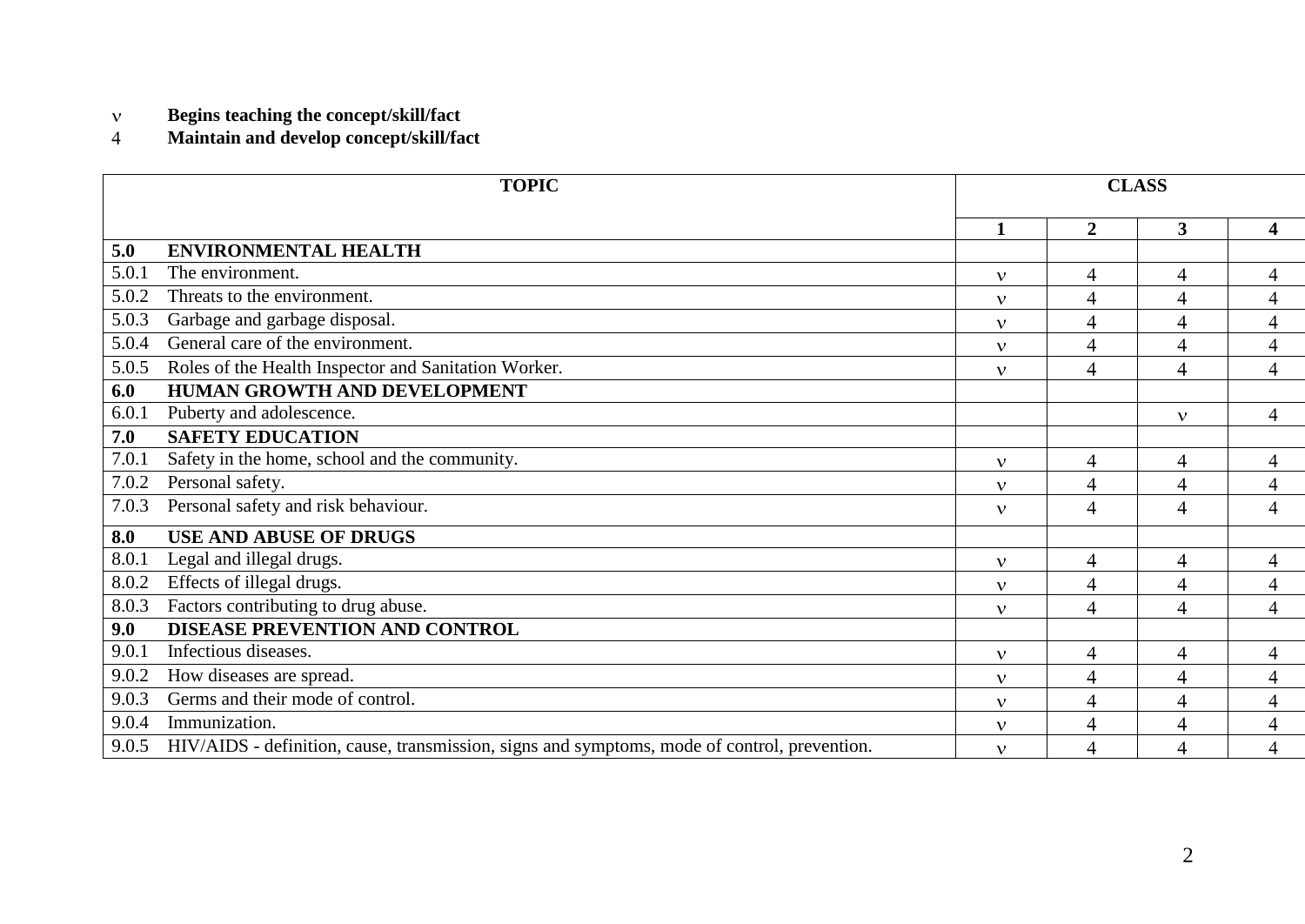- $\bar{\mathbf{v}}$ **Begins teaching the concept/skill/fact**
- $\overline{4}$ **Maintain and develop concept/skill/fact**

| <b>TOPIC</b>                                                           |              |              | <b>CLASS</b> |  |
|------------------------------------------------------------------------|--------------|--------------|--------------|--|
|                                                                        |              | $\mathbf{2}$ | 3            |  |
| PERSONALITY DEVELOPMENT AND INTERPERSONAL RELATIONSHIPS<br><b>10.0</b> |              |              |              |  |
| Coping with loss.<br>10.0.1                                            | $\mathbf v$  | 4            | 4            |  |
| Respect, good manners and self-control.<br>10.0.2                      | $\mathbf v$  | 4            | 4            |  |
| 10.0.3 Emotions/feelings.                                              | $\mathbf v$  | 4            | 4            |  |
| 10.0.4 Self-awareness, self-concept and self-esteem.                   | $\mathbf{v}$ | 4            | 4            |  |
| 10.0.5 Values and values clarification.                                | $\mathbf v$  | 4            | 4            |  |
| 10.0.6 Decision-making.                                                | $\mathbf v$  | 4            | 4            |  |
| 10.0.7 Responsibility.                                                 | $\mathbf v$  | 4            | 4            |  |
| 10.0.8 Problem solving.                                                | $\mathbf v$  | 4            | 4            |  |
| 10.0.9 Critical thinking.                                              | $\mathbf v$  | 4            | 4            |  |
| 10.0.10 Perception and judgement.                                      | $\mathbf{v}$ | 4            | 4            |  |
| 10.0.11 Prejudice.                                                     | $\mathbf v$  | 4            | 4            |  |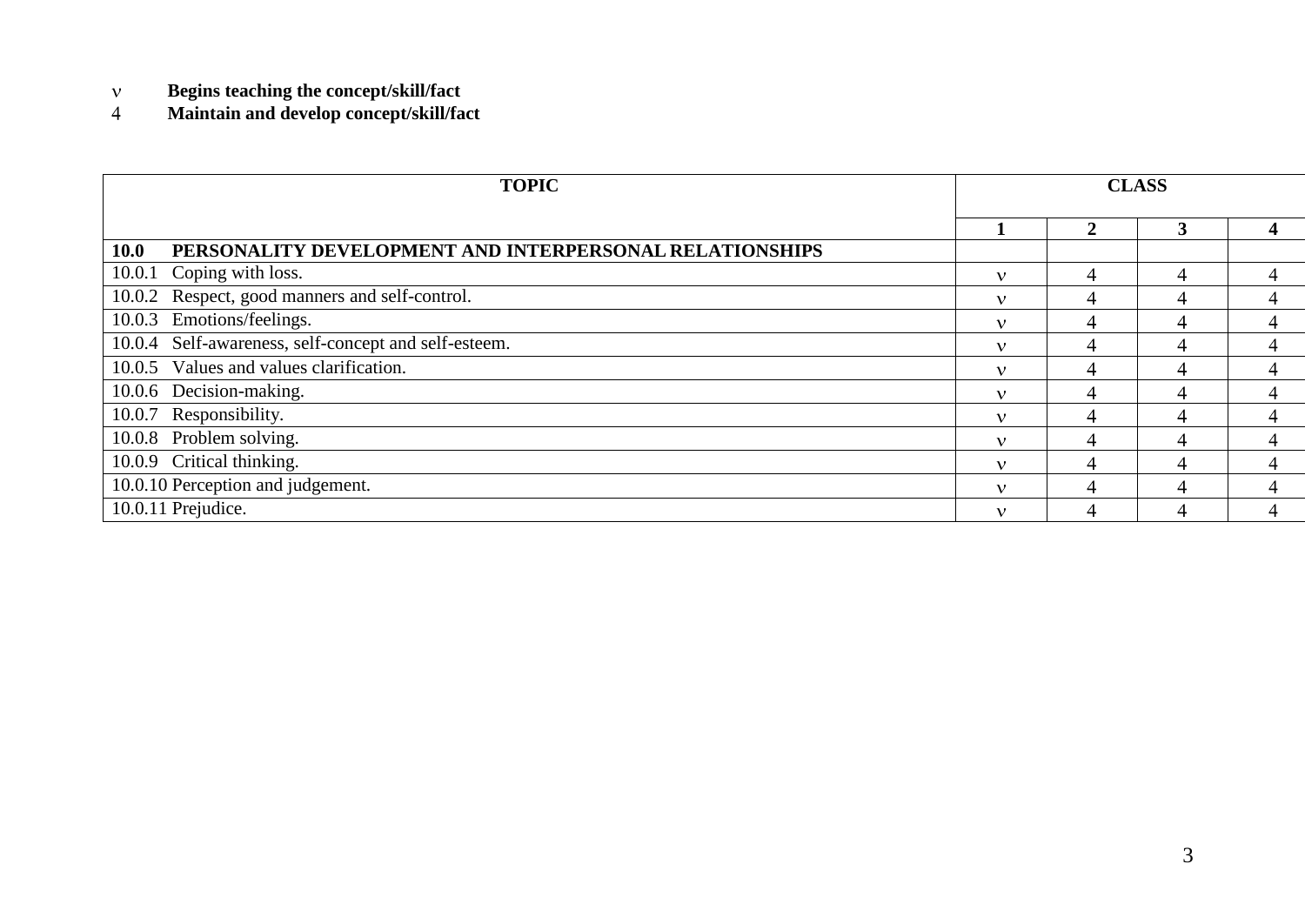## **ATTAINMENT TARGETS**

#### **INTRODUCTION**

The attainment targets in Health and Family Life Education set out the knowledge, skills, attitudes, behaviours and understanding that pupils are expected to have by the end of each class.

They enable schools to give future citizens the knowledge and skills they need to become healthy literate citizens who enjoy good family relationships.

These Health and Family Life attainment targets are designed to ensure that:

- pupils attain high levels of understanding about basic personal health information;
- obtain knowledge about Barbados health services and the competence to use such information in ways which are health enhancing;
- $\Box$  pupils engage in healthy practices in the home, school and community;
- pupils at every class level will develop the ability to solve health and family problems by using the knowledge and skills gained in the programme;
- $\Box$  pupils understand and appreciate the importance of family life;
- pupils continue to develop healthy social and emotional skills to guide them through early adolescence.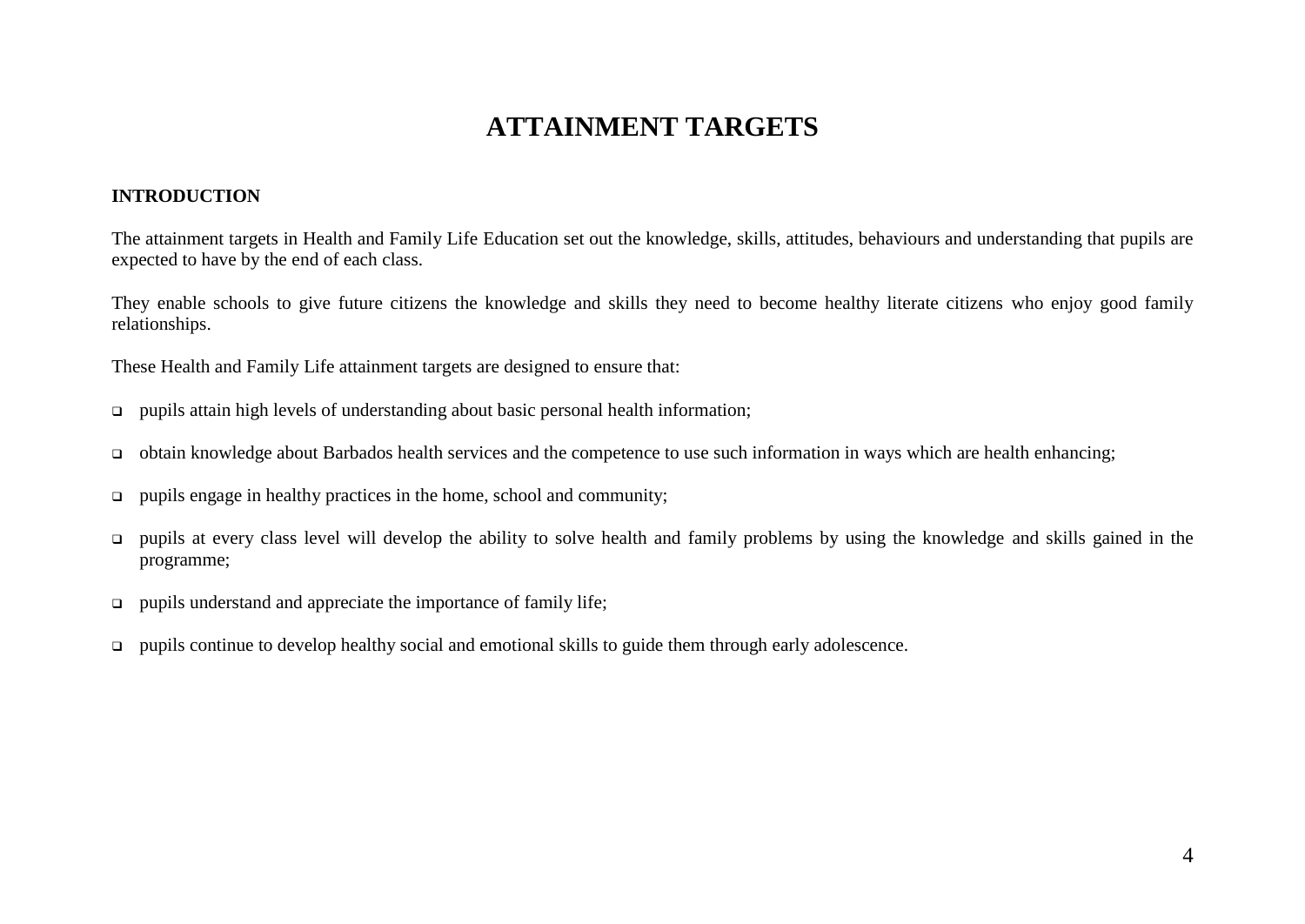# **CLASS 3**

**Understand and demonstrate ways in which their health and well-being can be enhanced and maintained.**

### *The pupil should be able to:*

- $\Box$  understands good personal hygiene habits, paying attention to the changing needs of pre-adolescents;
- identify some of the physical changes which occur in males and females during puberty;
- $\Box$  categorise foods according to their nutritional value e.g. meat protein body builders;
- □ understand the nutritional needs of pre-adolescents;
- $\Box$  practise good posture, sleep, rest and exercise to the human body;
- $\Box$  set personal fitness goals;
- share information about their feelings in appropriate ways;
- display sensitivity to others in appropriate situations;
- practise a variety of ways of handling and solving conflicts;
- **practise role taking in order to understand what others are feeling etc.;**
- identify their strengths and weaknesses and use this knowledge to enhance their development;
- $\Box$  continue the process of learning how to cope with frustration;
- understand that decision-making has consequences.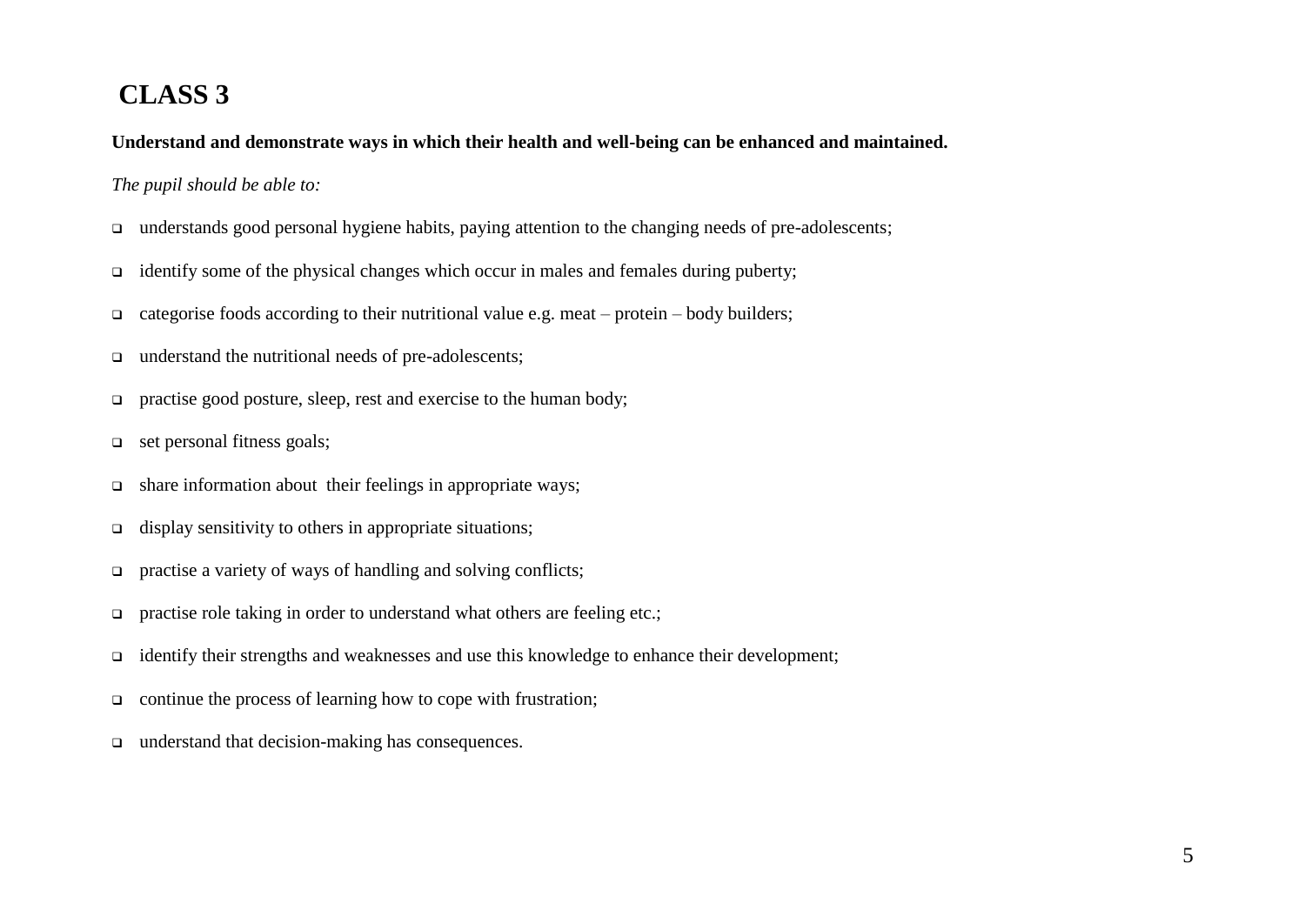### **Continue the process of understanding and demonstrating behaviours that prevent disease and speed recovery from illness.**

### *The pupil should be able to:*

- $\Box$  identify positive health behaviours that reduce the risk of disease;
- demonstrate behaviours and attitudes which would help them to avoid situations likely to expose them to HIV/AIDS and other Sexually Transmitted Diseases (STDs);
- explain how to take prescription and over-the-counter medications properly.

**Demonstrate behaviours that reduce the risk of becoming involved in potentially dangerous situations and know how to react to situations in ways that protect their health.**

#### *The pupil should be able to:*

- describe the effects and consequences of using harmful substances;
- use appropriate ways to respond to negative social influences and pressures to use alcohol, tobacco and other drugs including marijuana;
- $\Box$  recognise and respond appropriately to emergencies;
- □ demonstrate knowledge of basic first aid and safety practices including ways to avoid coming into contact with another person's blood;
- identify ways to seek assistance if concerned, abused, or threatened including how to overcome the fear of telling.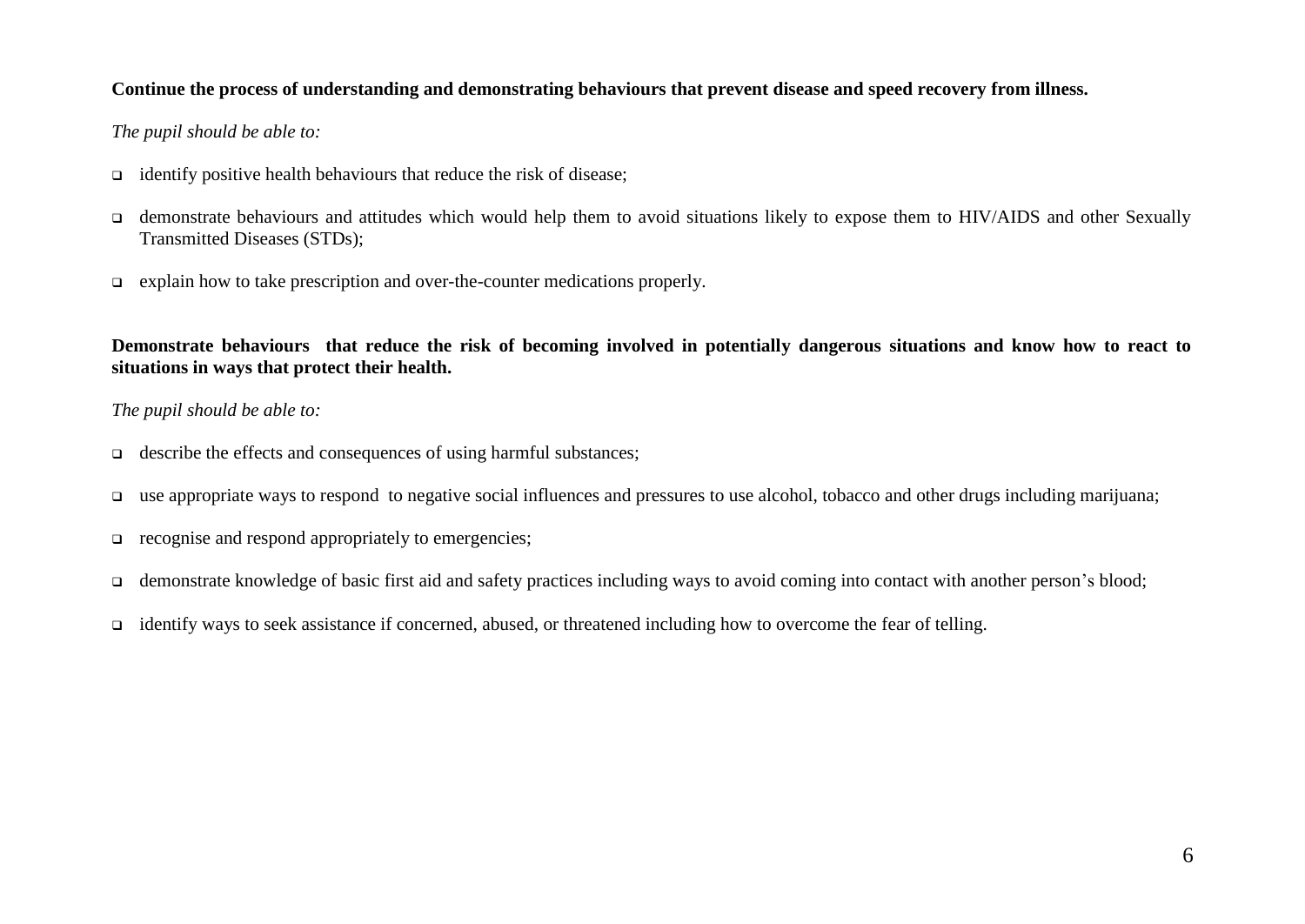### **Understand and demonstrate how to play a positive, active role in promoting the health of their family.**

### *The pupil should be able to:*

- $\Box$  understand unity and diversity within the family;
- $\Box$  identify effective strategies to cope with change within the family including illness;
- $\Box$  develop activities that support family health.

**Understand and demonstrate how to promote positive health practices within the school and community, including how to cultivate positive relationships with peers.**

### *The pupil should be able to:*

- safeguard against dangers of household pests and identify diseases spread by them;
- $\Box$  participate in school or community efforts that promote health and positive environmental outcomes;
- $\Box$  demonstrate knowledge of safety rules in the home, at school, on the playground, at the beach;
- understand the role health workers play in community health;
- identify acceptable methods of showing and expressing feelings among peers.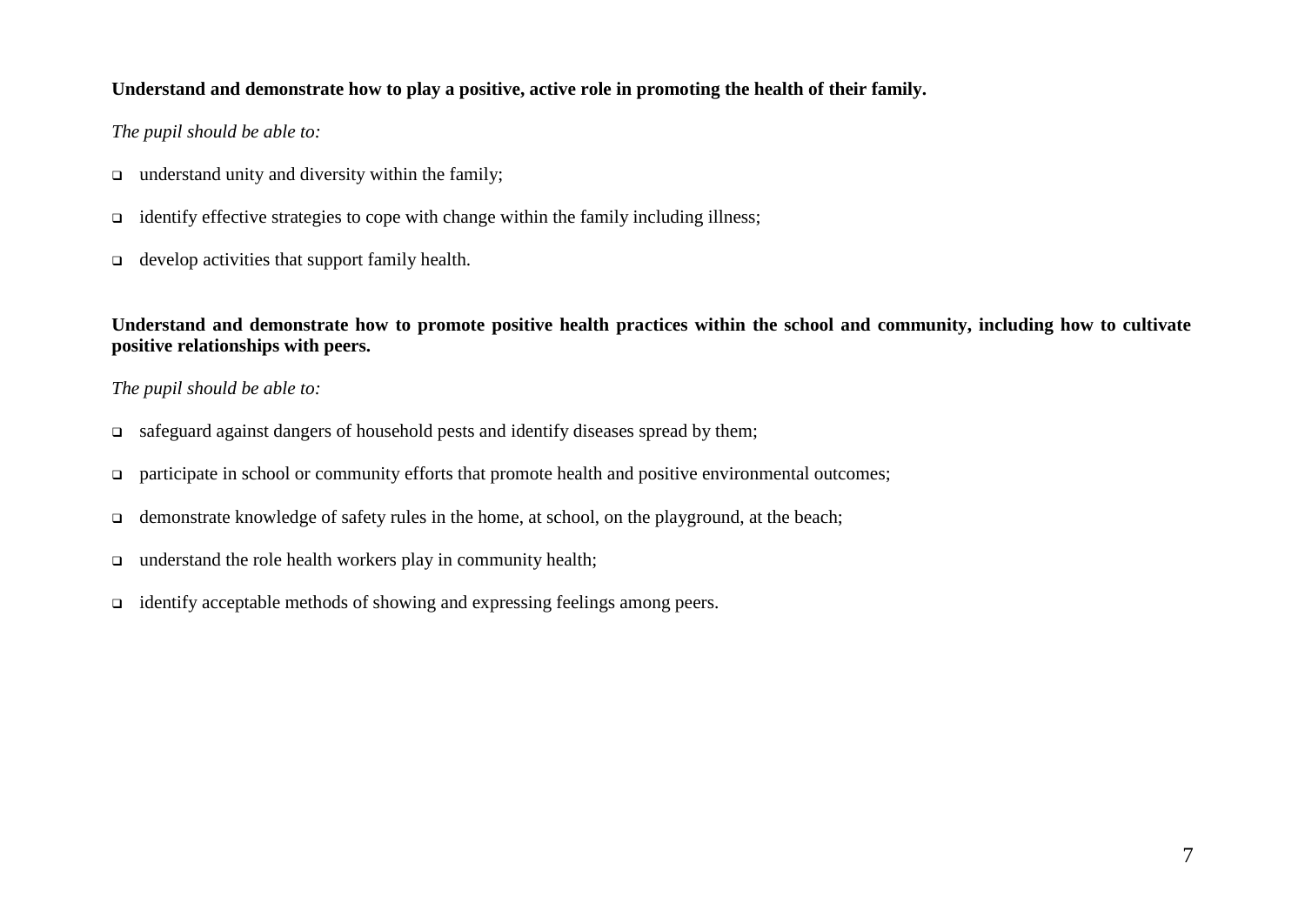## **CLASS THREE (3)**

| <b>TOPIC</b>                                    | <b>OBJECTIVES</b>                                                   | <b>SUGGESTED ACTIVITIES</b>                                                              | <b>ASSESSMENT</b>                                     | <b>SUGGESTED</b>         |
|-------------------------------------------------|---------------------------------------------------------------------|------------------------------------------------------------------------------------------|-------------------------------------------------------|--------------------------|
|                                                 |                                                                     |                                                                                          |                                                       | <b>RESOURCES</b>         |
| <b>MY FAMILY</b>                                | Pupils should be able to:                                           |                                                                                          |                                                       |                          |
| <b>Functions and</b><br><b>Responsibilities</b> | identify the functions and<br>1.<br>responsibilities of the family; | View video - mother, father, guardian<br>caring for children.                            | Oral questions.                                       | Selected video tapes.    |
|                                                 |                                                                     |                                                                                          | Responses to questions.                               | Pictures from magazines. |
|                                                 |                                                                     | Pictures showing mother, father at<br>work.                                              | Written summaries.                                    |                          |
|                                                 | 2.<br>socialise with others in a group;                             | Discuss the basic needs within the<br>family.                                            | Objective type questions.                             |                          |
|                                                 |                                                                     | Group work.                                                                              | Teachers' observations of<br>children's behaviour.    |                          |
|                                                 |                                                                     | Simulated activities that require pupils<br>to use good manners, care for young<br>ones. | Group reports.                                        |                          |
|                                                 | 3.<br>understand the importance of<br>respect, co-operation,        | Cartoon picture drawings. (LA)                                                           | Observing pupils in<br>groups.                        | Poems.                   |
|                                                 | responsibility, caring and<br>sharing in family matters.            | Writing poems, songs. (LA)                                                               | Asking questions.                                     | Songs.                   |
|                                                 |                                                                     | Discussions.                                                                             |                                                       | Pictures.                |
|                                                 |                                                                     |                                                                                          | Writing poems.                                        |                          |
|                                                 |                                                                     | Simulated activities that require pupils<br>to co-operate, share and respect;            | Showing respect for self<br>and others and authority. | Selected video tapes.    |
|                                                 |                                                                     |                                                                                          | Obeying rules.                                        |                          |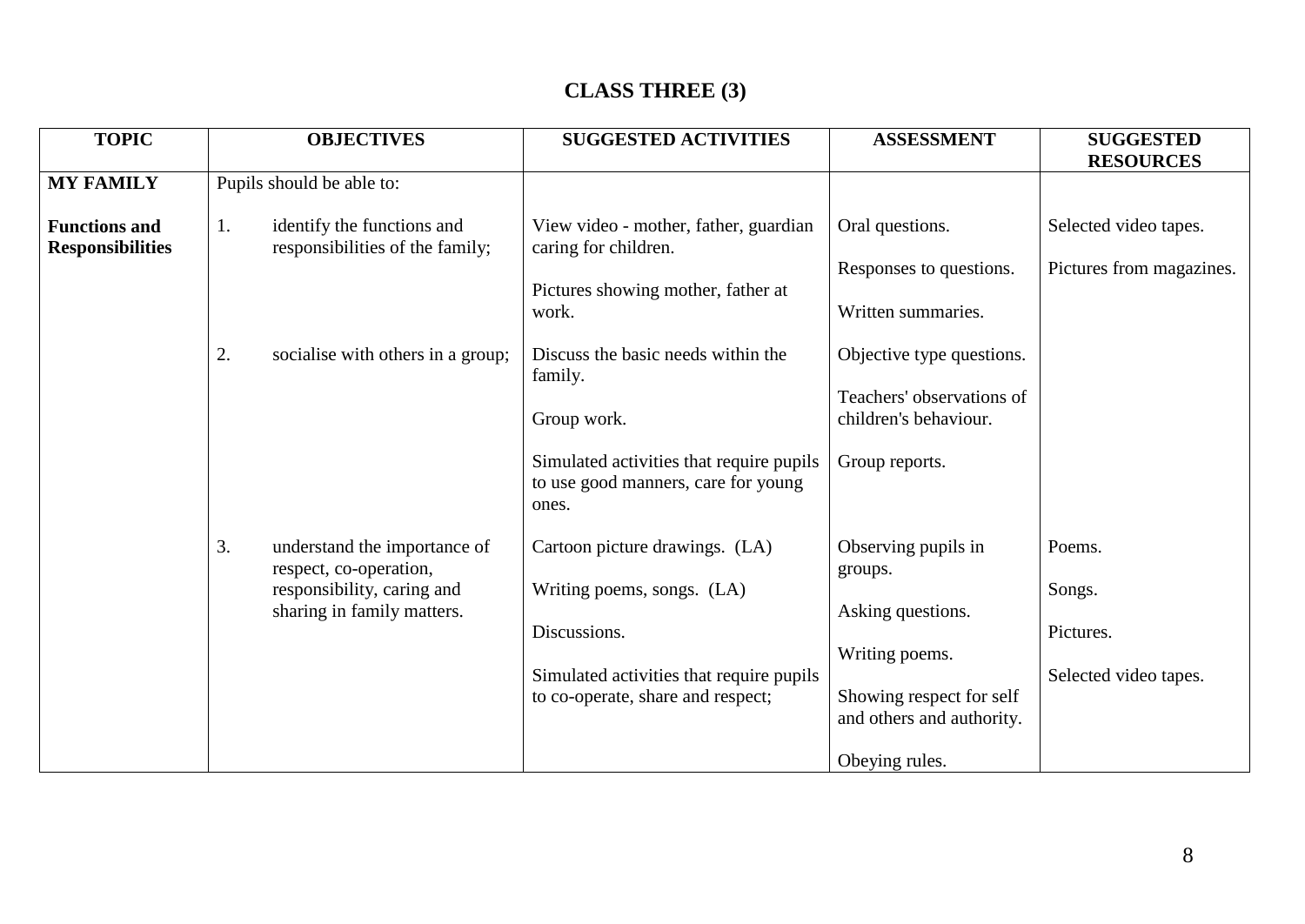| <b>TOPIC</b>                                 |    | <b>OBJECTIVES</b>                                                 | <b>SUGGESTED ACTIVITIES</b>                          | <b>ASSESSMENT</b>                                   | <b>SUGGESTED</b>                                    |
|----------------------------------------------|----|-------------------------------------------------------------------|------------------------------------------------------|-----------------------------------------------------|-----------------------------------------------------|
|                                              |    |                                                                   |                                                      |                                                     | <b>RESOURCES</b>                                    |
|                                              |    | Pupils should be able to:                                         |                                                      |                                                     |                                                     |
| <b>Importance of</b><br><b>Members of my</b> | 1. | recognise that all members of<br>the family are important.        | Read story on "belonging",<br>"interdependence".     | Questioning skills.                                 | Selected stories.                                   |
| Family                                       |    |                                                                   | Interview each member of the family.                 | Writing questions for<br>interview.                 | List of interview<br>questions.                     |
|                                              |    |                                                                   | Project on the family i.e. who does<br>what at home. | Write a report.                                     | Guidelines for project<br>work.                     |
|                                              |    |                                                                   | Making cards, writing a poem, etc.<br>(VA & LA)      | Assessing project.<br>Responding to<br>compliments. | Materials, bristol card,<br>coloured pencils, pens. |
|                                              |    |                                                                   | Giving and receiving.                                |                                                     |                                                     |
| <b>Family Activities</b>                     | 1. | show an awareness of and an<br>appreciation for the activities in | Discussions.                                         | Simple summary reports.                             | Selected video tapes.                               |
|                                              |    | which families engage.                                            | Video e.g. "People doing things<br>together".        | Assess projects,<br>drawings.                       | Readings - service to<br>others.                    |
|                                              |    |                                                                   | Story - "Service to others".                         | Display.                                            |                                                     |
|                                              |    |                                                                   | Project on community involvement.                    |                                                     |                                                     |
|                                              |    |                                                                   | Drawing. (VA)                                        |                                                     |                                                     |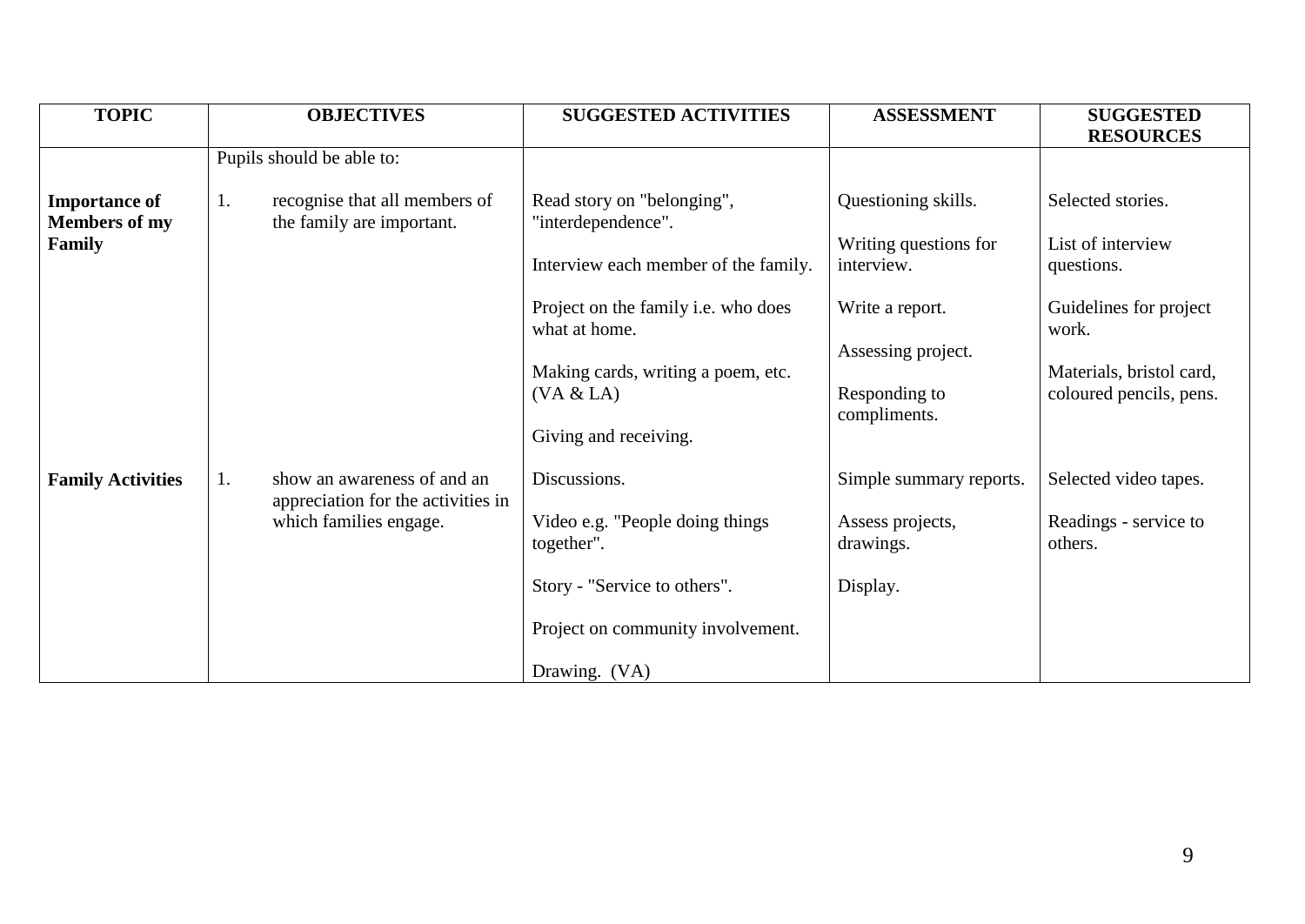| <b>TOPIC</b>                  | <b>OBJECTIVES</b>                                                   | <b>SUGGESTED ACTIVITIES</b>                                      | <b>ASSESSMENT</b>   | <b>SUGGESTED</b><br><b>RESOURCES</b> |
|-------------------------------|---------------------------------------------------------------------|------------------------------------------------------------------|---------------------|--------------------------------------|
|                               | Pupils should be able to:                                           |                                                                  |                     |                                      |
| Family<br><b>Celebrations</b> | understand the significance of<br>1.<br>occasions celebrated in the | Reporting in speech and pictures.<br>(LA & VA)                   | Classifying.        | Selected video tapes.                |
|                               | home.                                                               |                                                                  | Comparing.          |                                      |
|                               |                                                                     | Viewing video on occasions<br>illustrated by different families. | Observation.        |                                      |
|                               |                                                                     | Asking questions.                                                | Respect for others. |                                      |
|                               |                                                                     | Collecting items for album.                                      | Tolerance.          |                                      |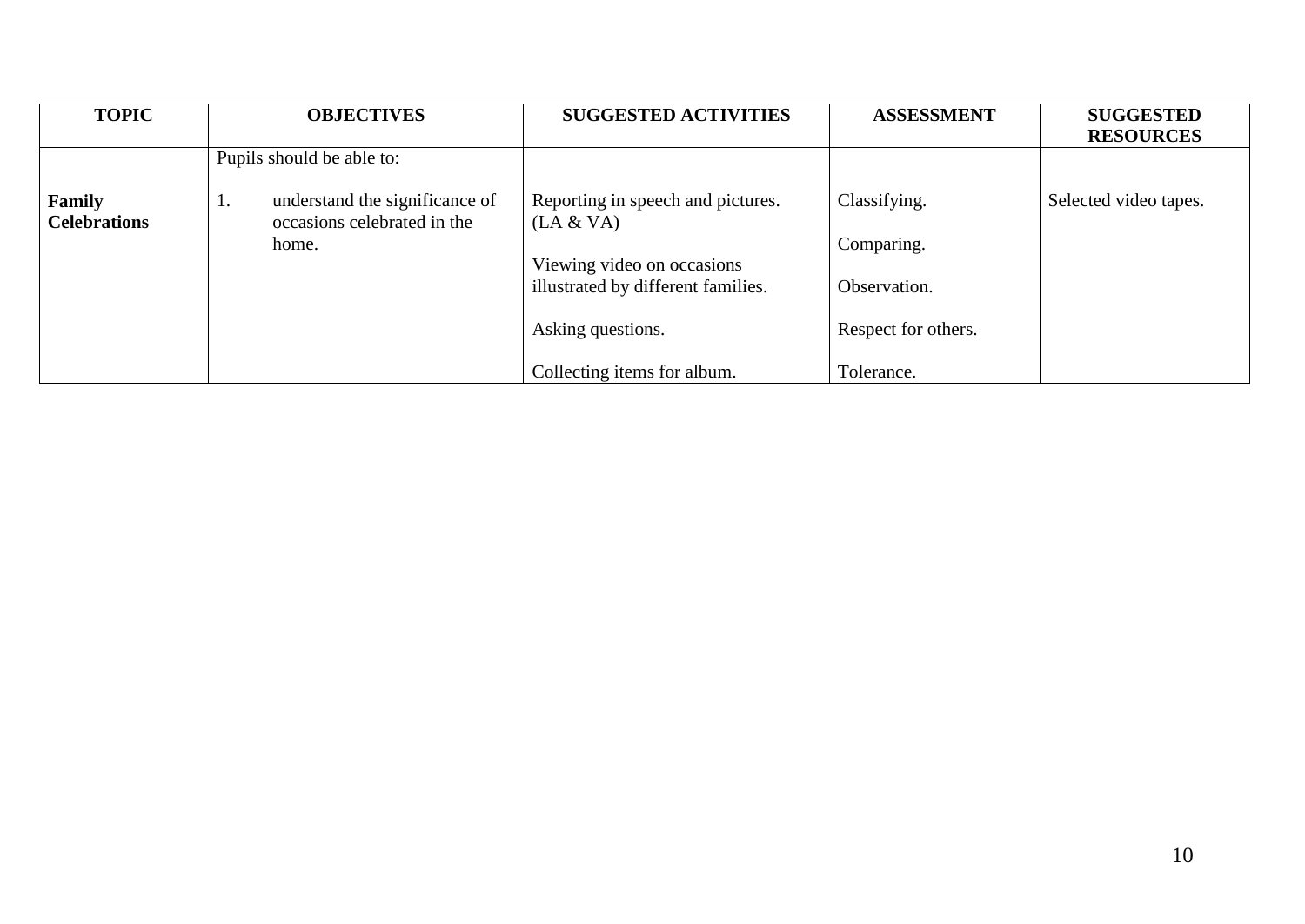| <b>TOPIC</b>                      | <b>OBJECTIVES</b>                                                                                   | <b>SUGGESTED ACTIVITIES</b>                                  | <b>ASSESSMENT</b>                  | <b>SUGGESTED</b><br><b>RESOURCES</b> |
|-----------------------------------|-----------------------------------------------------------------------------------------------------|--------------------------------------------------------------|------------------------------------|--------------------------------------|
| <b>PERSONAL</b><br><b>HYGIENE</b> | Pupils should be able to:                                                                           |                                                              |                                    |                                      |
| <b>The Body</b>                   | name and discuss the parts of the body<br>1.<br>and their functions;                                | Drawing/labelling/modelling. (VA)                            | Charts and poster<br>making.       | Charts.                              |
|                                   | 2.<br>recognise the important functions of the                                                      | Viewing relevant videos and films.                           | Presentation of                    | Diagrams.                            |
|                                   | skin to the human body;                                                                             | Examining and discussing models of<br>the body. $(LA)$       | drawings/painting/<br>models.      | Filmstrips.                          |
|                                   | 3.<br>demonstrate a knowledge of some of<br>the internal organs of the body - e.g.<br>heart, lungs; | Examining the skin with and without<br>magnifiers. (IS)      | Questions - oral,<br>written.      | Videos.<br>Computer software.        |
|                                   | understand the need to take care of the<br>4.<br>entire body                                        | Discussion by Health care personnel.                         | Quizz.                             | Slides.                              |
|                                   |                                                                                                     | Library and internet research.<br>(IT & LA)                  | Sentence completion.               | Booklets.                            |
|                                   |                                                                                                     | Poems/songs based on the skin and<br>parts of the body. (LA) | Poems/songs/story<br>presentation. | Health-care<br>personnel.            |
|                                   |                                                                                                     |                                                              |                                    | Model of skeleton.                   |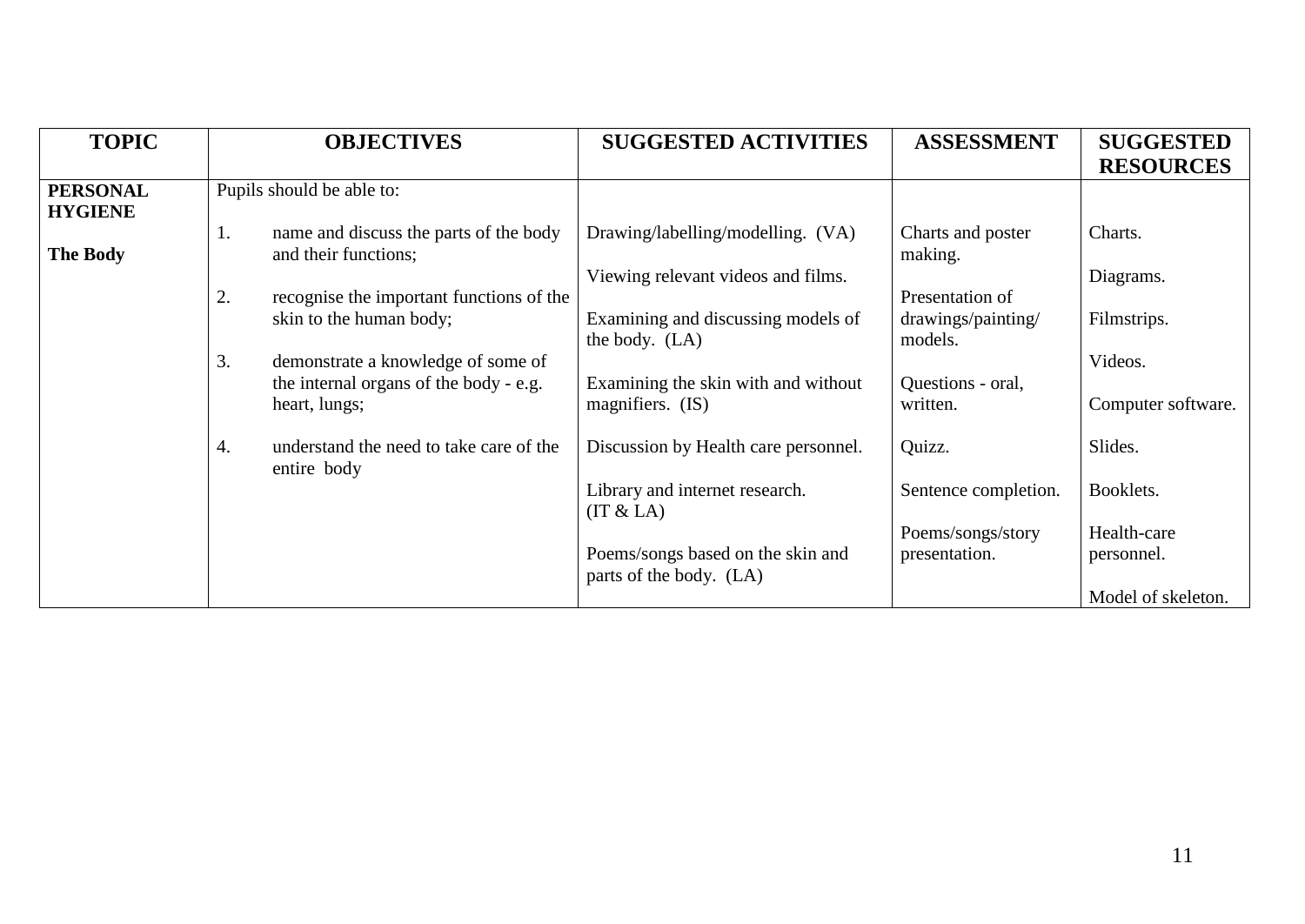| <b>TOPIC</b>     |    | <b>OBJECTIVES</b>                                                                 | <b>SUGGESTED ACTIVITIES</b>                            | <b>ASSESSMENT</b>               | <b>SUGGESTED</b><br><b>RESOURCES</b> |
|------------------|----|-----------------------------------------------------------------------------------|--------------------------------------------------------|---------------------------------|--------------------------------------|
|                  |    | Pupils should be able to:                                                         |                                                        |                                 |                                      |
| <b>The Teeth</b> | 1. | state the functions of the teeth;                                                 | Library research. (LA)                                 | Questioning - oral/<br>written. | Charts.                              |
|                  | 2. | list various methods of caring for their<br>teeth;                                | Internet research. $(IT & LA)$                         | Quizz.                          | Filmstrips.                          |
|                  | 3. | demonstrate the correct method of                                                 | Interpreting information from various<br>sources. (LA) | Vocabulary work.                | Videos.                              |
|                  |    | brushing their teeth;                                                             | Demonstrations of care of teeth by                     | Sentence completion.            | Computer software.                   |
|                  | 4. | develop a routine for the care of their<br>teeth;                                 | pupils - brushing/flossing.                            | Poetry writing.                 | Slides.                              |
|                  | 5. | relate the importance of these workers                                            | Group discussion. (LA)                                 | Cartoon drawing.                | Model of teeth.                      |
|                  |    | according to their specific functions<br>e.g. dentists, hygienist, orthodontists, | Reporting from prepared material. (LA)                 | Making posters.                 | Dental health<br>personnel.          |
|                  |    | $etc.$ ;                                                                          | Field trips to the polyclinic. (SS)                    |                                 | Varieties of                         |
|                  | 6. | relate the relationship between a proper<br>diet and healthy teeth;               |                                                        |                                 | toothpaste and<br>toothbrushes.      |
|                  | 7. | understand the nature and care of the                                             |                                                        |                                 | Booklets.                            |
|                  |    | permanent teeth.                                                                  |                                                        |                                 | Posters.                             |
|                  |    |                                                                                   |                                                        |                                 | Games.                               |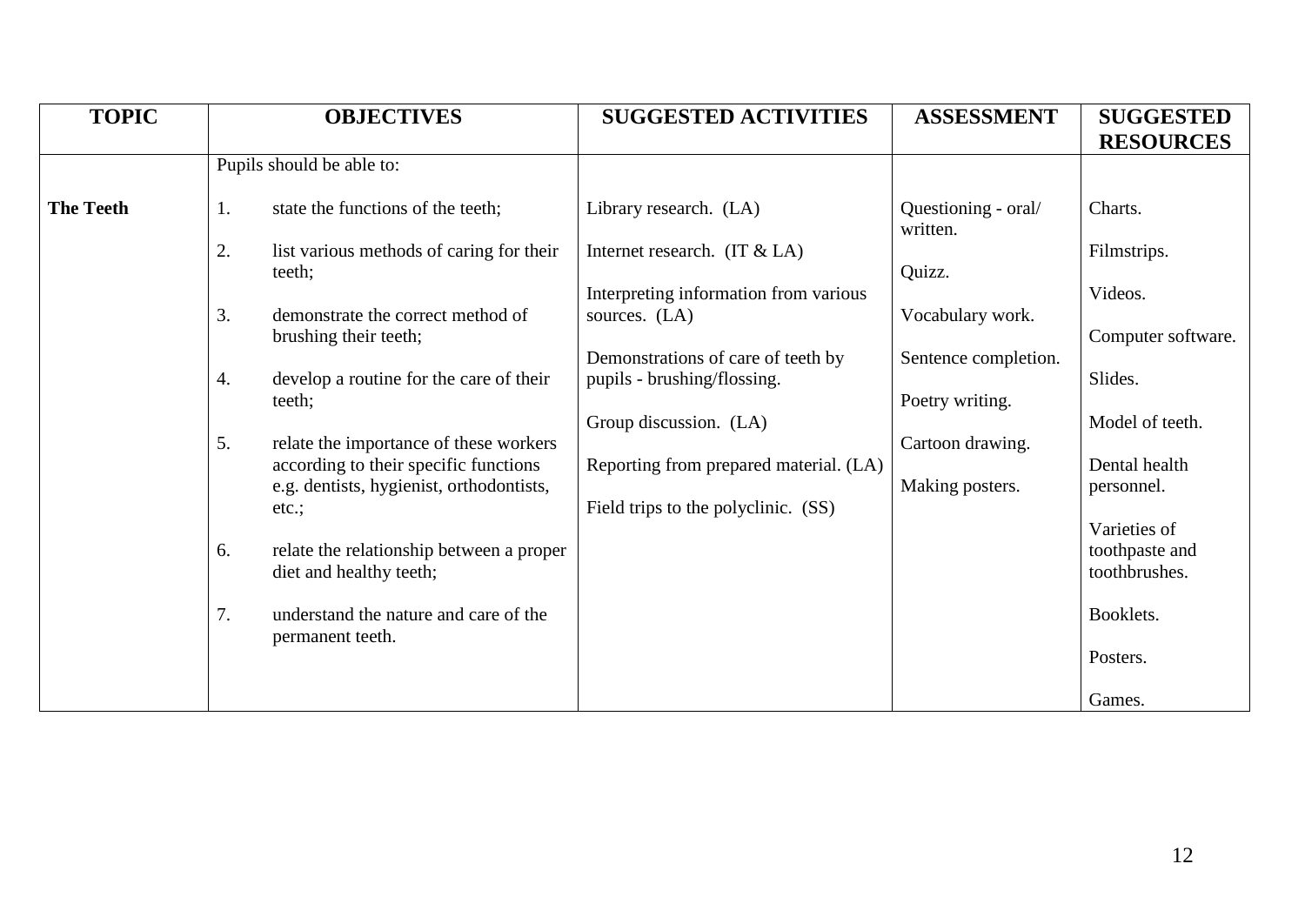| <b>RESOURCES</b>    |
|---------------------|
|                     |
|                     |
| Diagrams.           |
| Models of ear, eye, |
|                     |
| Filmstrips.         |
| Computer software.  |
|                     |
| Booklets.           |
| Health care         |
| personnel.          |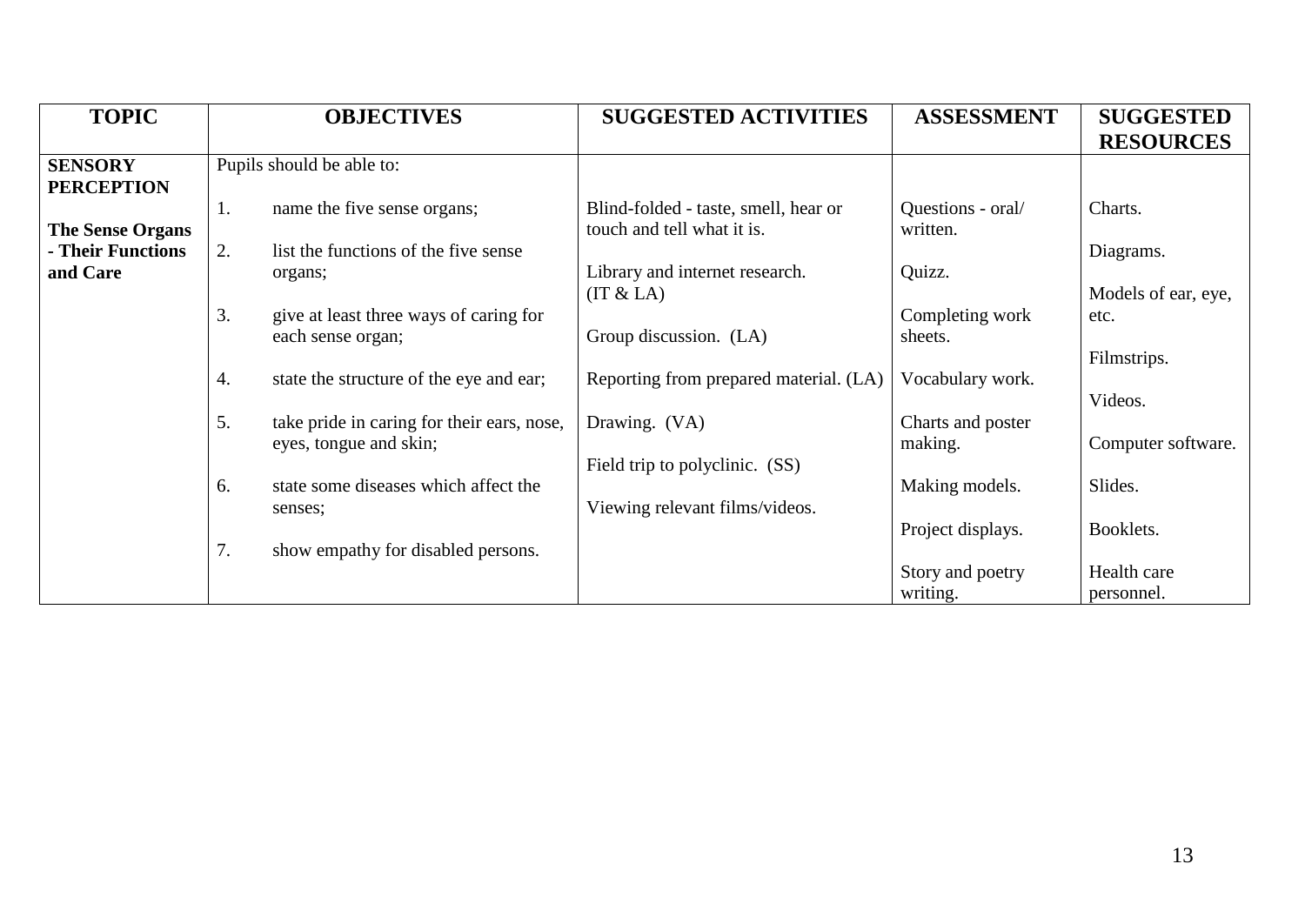| <b>TOPIC</b>         |    | <b>OBJECTIVES</b>                        | <b>SUGGESTED ACTIVITIES</b>                | <b>ASSESSMENT</b> | <b>SUGGESTED</b><br><b>RESOURCES</b> |
|----------------------|----|------------------------------------------|--------------------------------------------|-------------------|--------------------------------------|
| <b>ELEMENTS OF A</b> |    | Pupils should be able to:                |                                            |                   |                                      |
| <b>HEALTHY</b>       |    |                                          |                                            |                   |                                      |
| <b>LIFESTYLE</b>     | 1. | list the various nutrients;              | Library and internet research.             | Questions - oral/ | Charts.                              |
|                      |    |                                          | (LA & T)                                   | written.          |                                      |
| <b>Food and</b>      | 2. | state the importance of a balanced diet; |                                            |                   | Diagrams.                            |
| <b>Nutrition</b>     |    |                                          | Individual/groups discussion. (LA)         | Quizz.            |                                      |
|                      | 3. | categorise foods according to their      |                                            |                   | Filmstrips.                          |
|                      |    | nutritional value;                       | Drawing/labelling. (VA)                    | Completing work   |                                      |
|                      |    |                                          |                                            | sheets.           | Videos.                              |
|                      | 4. | select nutritious foods;                 | Sorting of food samples, according to      |                   |                                      |
|                      |    |                                          | nutrients - proteins, carbohydrates, fats, | Charts and poster | Computer software.                   |
|                      | 5. | state why some people need special       | minerals and vitamins.                     | making.           |                                      |
|                      |    | diets;                                   |                                            |                   | Slides.                              |
|                      |    |                                          | Discussion by nutritionist.                | Story and poetry  |                                      |
|                      | 6. | appreciate cultural and religious        |                                            | writing.          | Booklets.                            |
|                      |    | differences related to food preferences. | Project report. $(SS, LA, VA & T)$         |                   |                                      |
|                      |    |                                          |                                            | Project display.  | Health care                          |
|                      |    |                                          | Display of foods from different culture.   |                   | personnel.                           |
|                      |    |                                          | (SS)                                       |                   |                                      |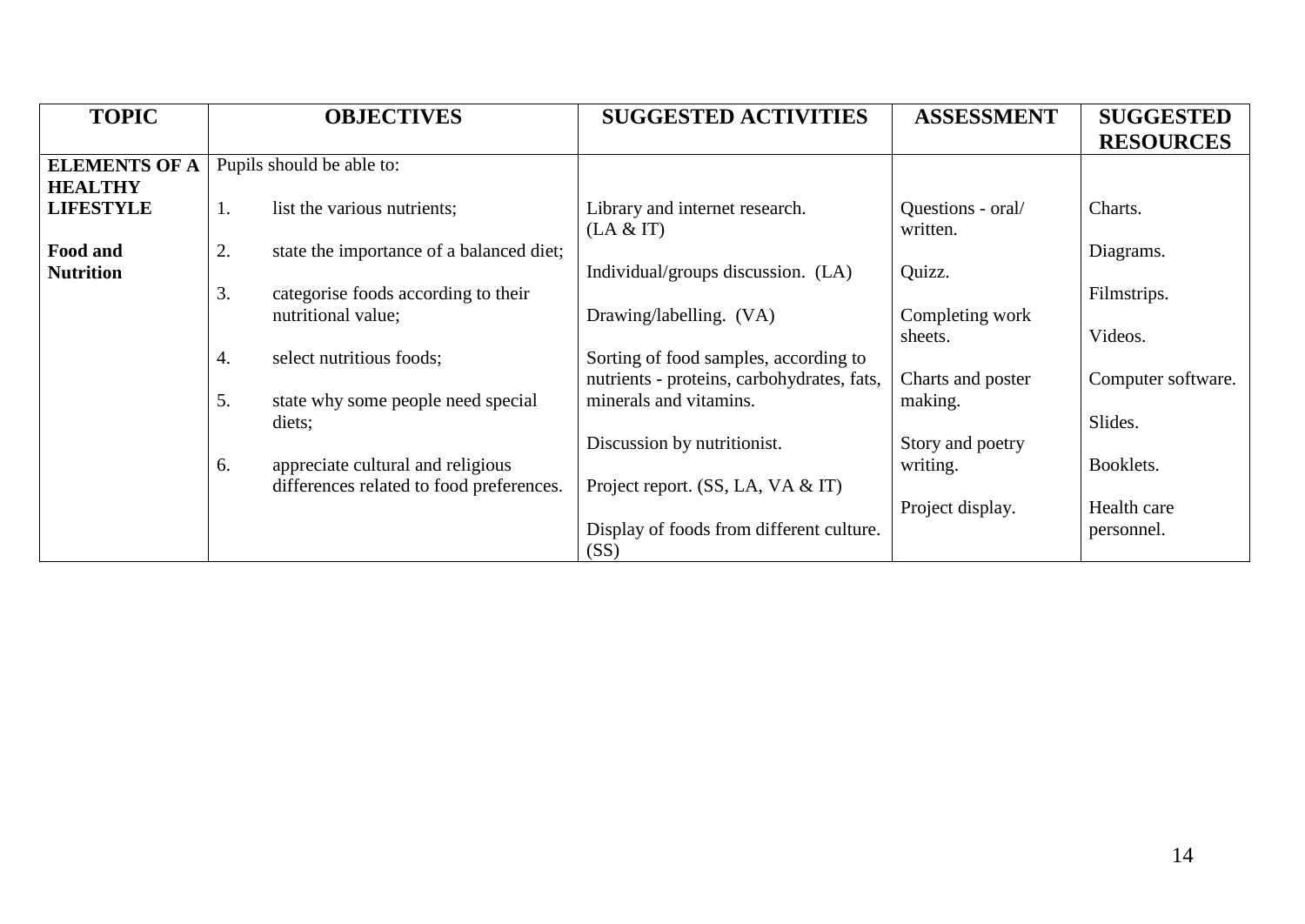| <b>TOPIC</b>                                |    | <b>OBJECTIVES</b>                                                    | <b>SUGGESTED ACTIVITIES</b>                                                       | <b>ASSESSMENT</b>              | <b>SUGGESTED</b><br><b>RESOURCES</b> |
|---------------------------------------------|----|----------------------------------------------------------------------|-----------------------------------------------------------------------------------|--------------------------------|--------------------------------------|
|                                             |    | Pupils should be able to:                                            |                                                                                   |                                |                                      |
| Posture, Sleep,<br><b>Rest and Exercise</b> | 1. | discuss the different forms of<br>relaxation;                        | Discussions in small and large groups<br>on good posture in sitting and standing, | Compositions on:               | Posters.                             |
|                                             | 2. | state the importance of good posture,                                | sleep, rest and exercise. (LA)                                                    | the benefits of<br>exercise    | Filmstrips/slides.                   |
|                                             |    | sleep, rest and exercise;                                            | Creative writing. (LA)                                                            | their favourite<br>2.          | Videos.                              |
|                                             | 3. | demonstrate some exercise techniques;                                | Talks and presentations by suitable<br>personnel.                                 | game or sport.                 | Coach/fitness<br>instructor.         |
|                                             | 4. | classify exercises according to strength<br>stamina and flexibility; | Practical demonstration on good<br>posture and exercise techniques. (PE)          | Poster making<br>competitions. | Pictures/charts.                     |
|                                             | 5. | appreciate and create a love for<br>exercise.                        | Individual reports. (LA)                                                          | Demonstrations.                | Outdoor equipment.                   |
|                                             |    |                                                                      | Special research projects. $(LA & T)$                                             | Physical tests.                | Books/pamphlets.                     |
|                                             |    |                                                                      | Game activities. (PE)                                                             | Completing<br>worksheets.      | Suitable computer<br>software.       |
|                                             |    |                                                                      | Practise in taking pulse and other<br>simple tests. (PE)                          | Quizz activities.              |                                      |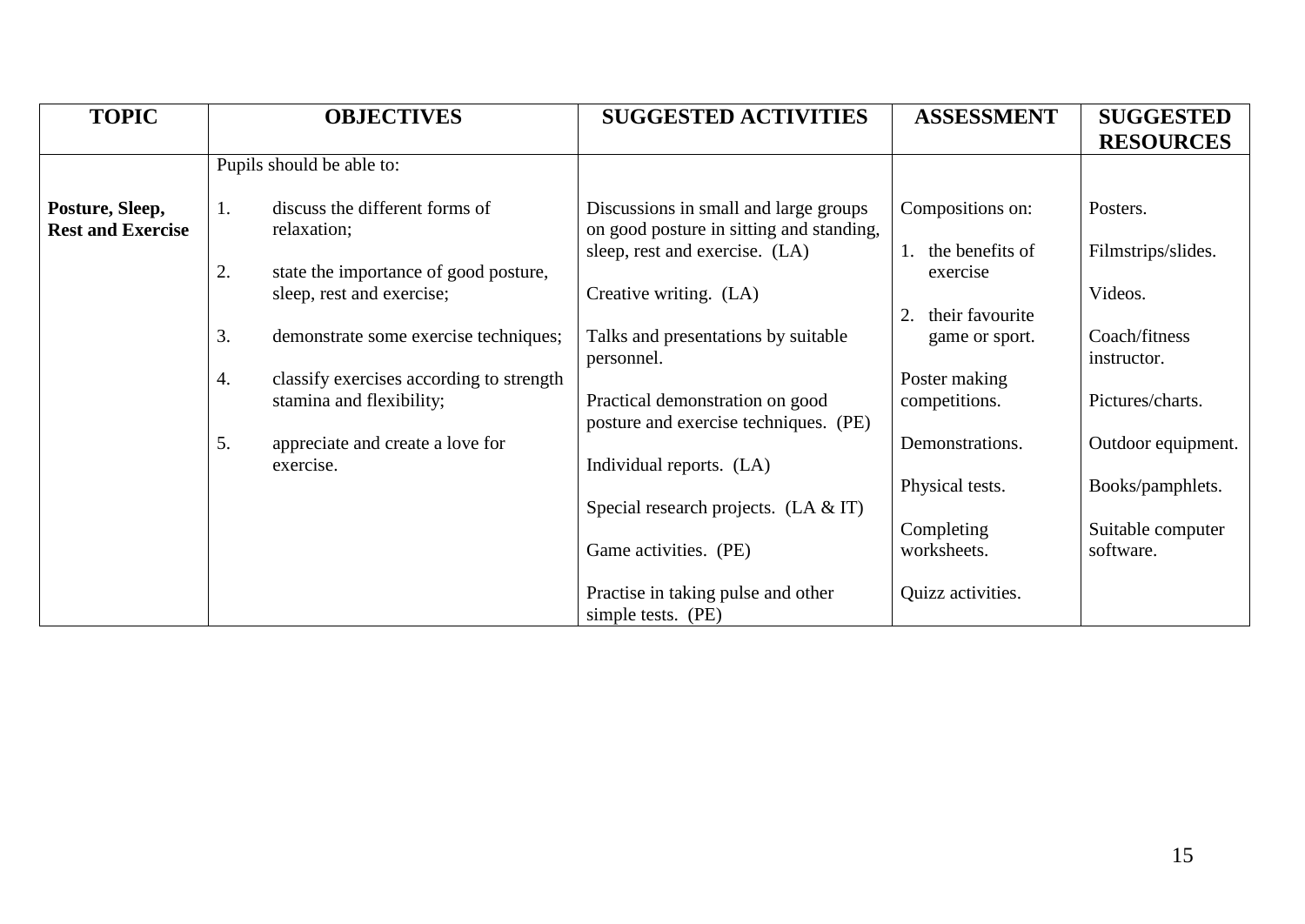| <b>TOPIC</b>                          | <b>OBJECTIVES</b>                                              | <b>SUGGESTED ACTIVITIES</b>                 | <b>ASSESSMENT</b>               | <b>SUGGESTED</b>   |
|---------------------------------------|----------------------------------------------------------------|---------------------------------------------|---------------------------------|--------------------|
|                                       |                                                                |                                             |                                 | <b>RESOURCES</b>   |
| <b>ENVIRONMENTAL</b><br><b>HEALTH</b> | Pupils should be able to:                                      |                                             |                                 |                    |
| <b>Taking Care of the</b>             | define in simple terms what is a<br>1.<br>healthy environment; | Library research. (LA)                      | Questioning - oral/<br>written. | Charts.            |
| <b>Environment</b>                    |                                                                | Internet research. $(T \& LA)$              |                                 | Filmstrips.        |
|                                       | 2.<br>state ways of keeping the<br>environment clean;          | Group discussion. (LA)                      | Sentence completion.            | Videos.            |
|                                       | 3.                                                             | Talks by Health Inspector/Public            | Vocabulary work.                | Computer software. |
|                                       | demonstrate methods of caring for<br>the environment;          | Nurse.                                      | Cartoon drawing.                |                    |
|                                       | name diseases spread by household<br>4.                        | Planting flowers, vegetables, shrubs.       | Making posters.                 | Slides.            |
|                                       | pests;                                                         | (IS)                                        |                                 | Health personnel.  |
|                                       | 5.<br>safeguard against dangers of                             | Viewing and drawing some household          | Pictorial displays.             | Booklets.          |
|                                       | household pests;                                               | pests. $(IS & VA)$                          | Creative writing -              |                    |
|                                       | explain in simple terms what is<br>6.                          | Field trips to compacting station/          | stories, poems, jingles.        | Posters.           |
|                                       | garbage;                                                       | landfills. $(SS)$                           |                                 | Newspapers.        |
|                                       | 7.<br>recognise the importance of proper<br>garbage disposal.  | Making garbage bins from recycled<br>items. |                                 | Pictures of pests. |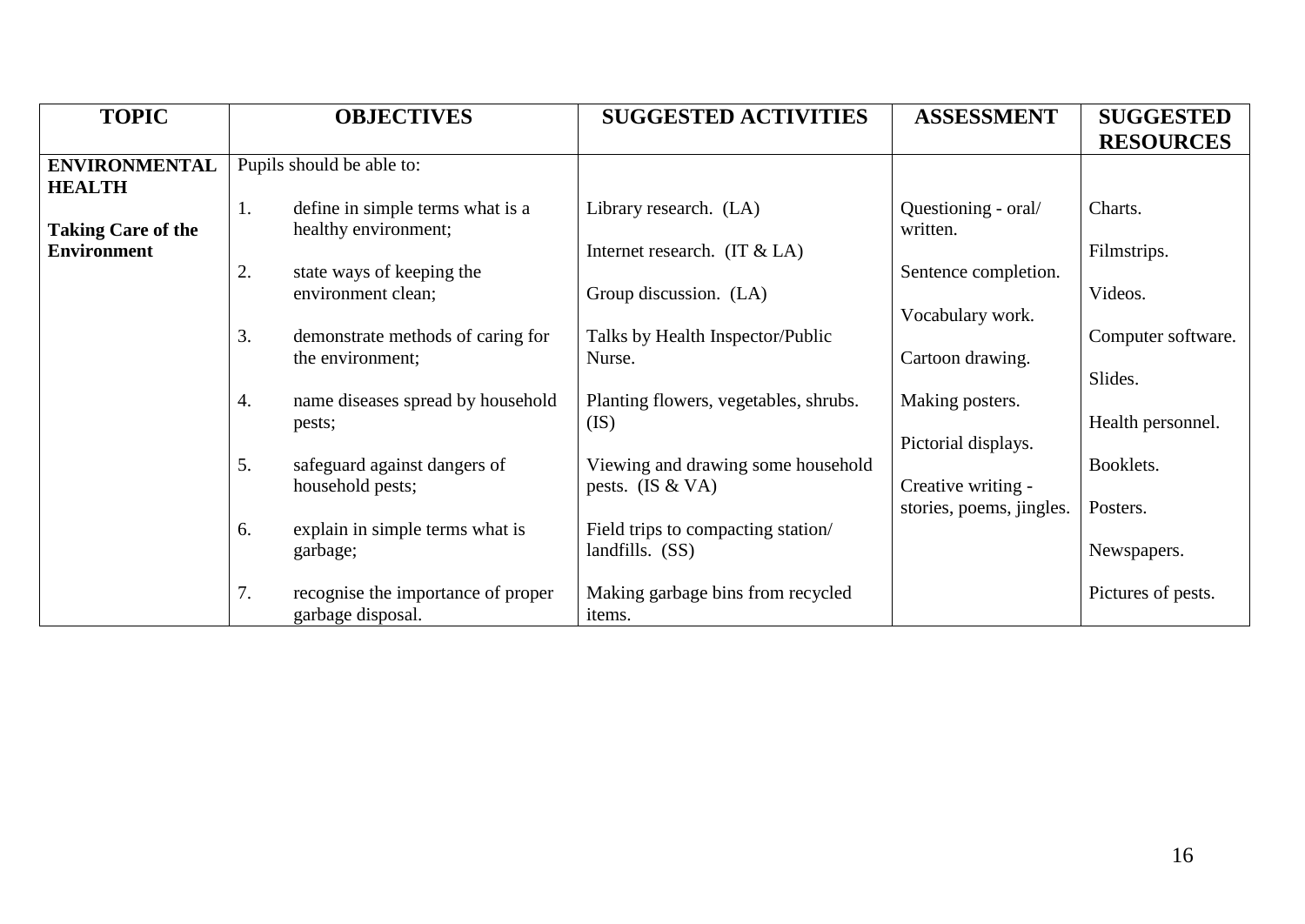| <b>TOPIC</b>       | <b>OBJECTIVES</b>                            | <b>SUGGESTED ACTIVITIES</b>             | <b>ASSESSMENT</b>        | <b>SUGGESTED</b>     |
|--------------------|----------------------------------------------|-----------------------------------------|--------------------------|----------------------|
|                    |                                              |                                         |                          | <b>RESOURCES</b>     |
| <b>HUMAN</b>       | Pupils should be able to:                    |                                         |                          |                      |
| <b>GROWTH AND</b>  |                                              |                                         |                          |                      |
| <b>DEVELOPMENT</b> | give a simple definition of puberty;<br>1.   | Discussion - Public Health Nurse.       | Questioning - oral/      | <b>Public Health</b> |
|                    |                                              |                                         | written.                 | personnel.           |
| Puberty/           | 2.<br>be knowledgeable of some of the        | Group discussion. (LA)                  |                          |                      |
| <b>Adolescence</b> | physical changes which occur in males        |                                         | Completing sentences.    | Computer software.   |
|                    | and females during puberty;                  | Library/internet research. $(LA & T)$   |                          |                      |
|                    |                                              |                                         | Composition.             | Filmstrips.          |
|                    | 3.<br>accept themselves for who they are and | Dramatisation and role-playing. (LA)    |                          |                      |
|                    | take pride in their physical appearance.     |                                         | Quizz.                   | Video.               |
|                    |                                              | Discussing relevant diagrams and        |                          |                      |
|                    |                                              | pictures/slides. $(LA & VA)$            | Presentation of stories/ | Charts.              |
|                    |                                              |                                         | poems/songs.             |                      |
|                    |                                              | Creative writing - stories/poems/songs. |                          | Diagrams.            |
|                    |                                              | (LA)                                    |                          |                      |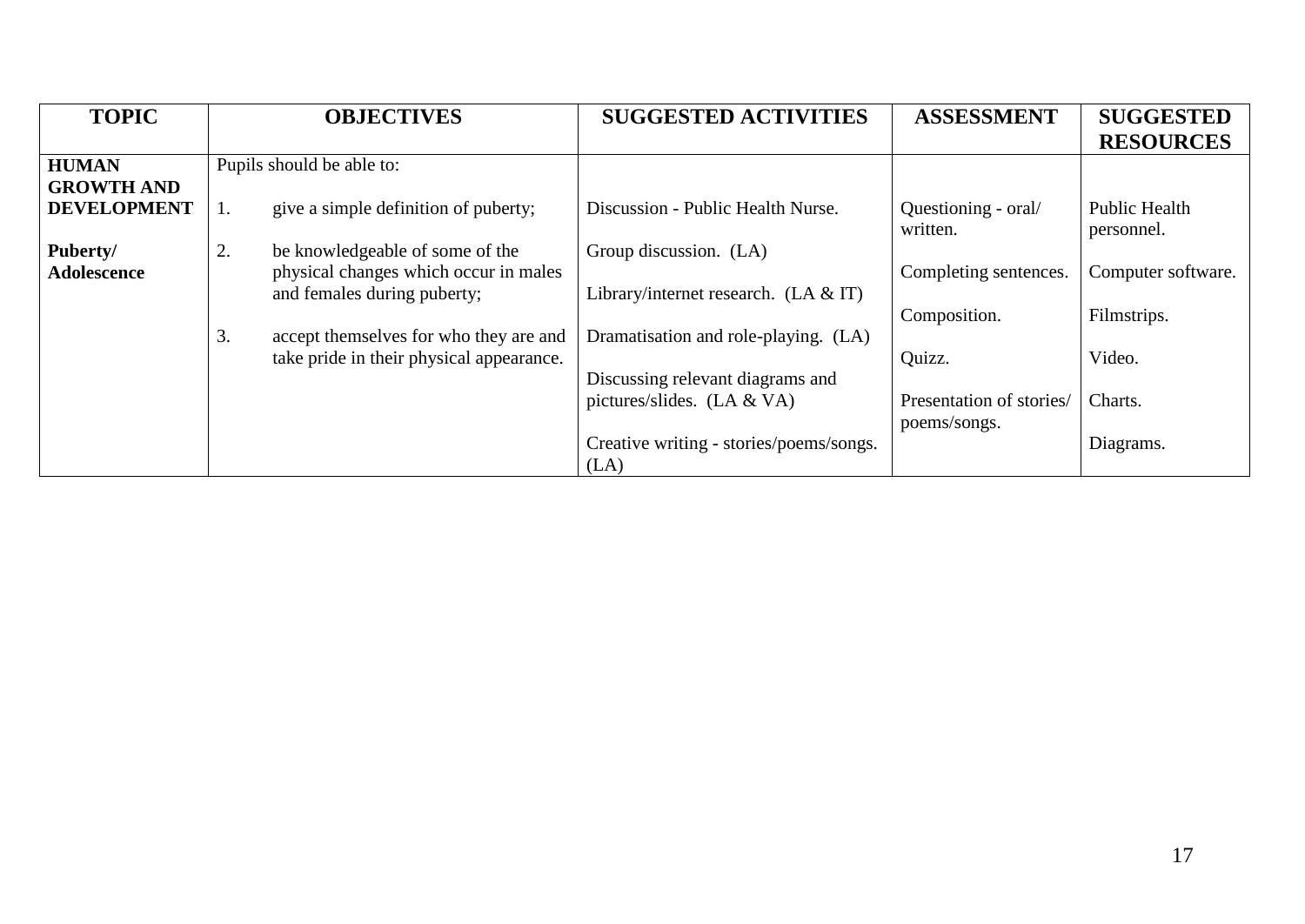| <b>TOPIC</b>                      | <b>OBJECTIVES</b>                                              | <b>SUGGESTED ACTIVITIES</b>                                             | <b>ASSESSMENT</b>                        | <b>SUGGESTED</b>   |
|-----------------------------------|----------------------------------------------------------------|-------------------------------------------------------------------------|------------------------------------------|--------------------|
|                                   |                                                                |                                                                         |                                          | <b>RESOURCES</b>   |
| <b>SAFETY</b><br><b>EDUCATION</b> | Pupils should be able to:                                      |                                                                         |                                          |                    |
| <b>Personal Safety/</b>           | state ways of avoiding accidents at<br>1.<br>home/school/play; | Viewing videos/filmstrips. (VA)                                         | Poster competition.                      | Video.             |
| <b>Risk Behaviour</b>             | 2.<br>interpret safety signs and signals;                      | Library/internet research. $(LA & T)$                                   | Essay writing.                           | Film strips.       |
|                                   | 3.<br>formulate guidelines for their personal                  | Group activity - drawing and<br>demonstrating safety signs and signals. | Presentation of songs/<br>poems/stories. | Computer software. |
|                                   | safety;                                                        | (VA & LA)                                                               |                                          | Pictures/posters/  |
|                                   | demonstrate the correct procedures in<br>4.                    | Making posters. $(VA & LA)$                                             | Quizz.                                   | charts.            |
|                                   | handling emergencies, e.g. fire drills,<br>etc.                | Fire drill.                                                             | Project display.                         | Safety personnel.  |
|                                   |                                                                |                                                                         | Producing information                    | Newspaper          |
|                                   | 5.<br>give examples of risk behaviour.                         | Creative writing - songs/poems/stories.<br>(LA)                         | booklets.                                | clippings.         |
|                                   |                                                                |                                                                         | Sentence completion.                     | Highway code.      |
|                                   |                                                                | Discussion - safety/risk behaviour.                                     |                                          |                    |
|                                   |                                                                | Discussion and demonstration by safety                                  |                                          |                    |
|                                   |                                                                | personnel - police, fire service, CERO,<br>Road Safety Association.     |                                          |                    |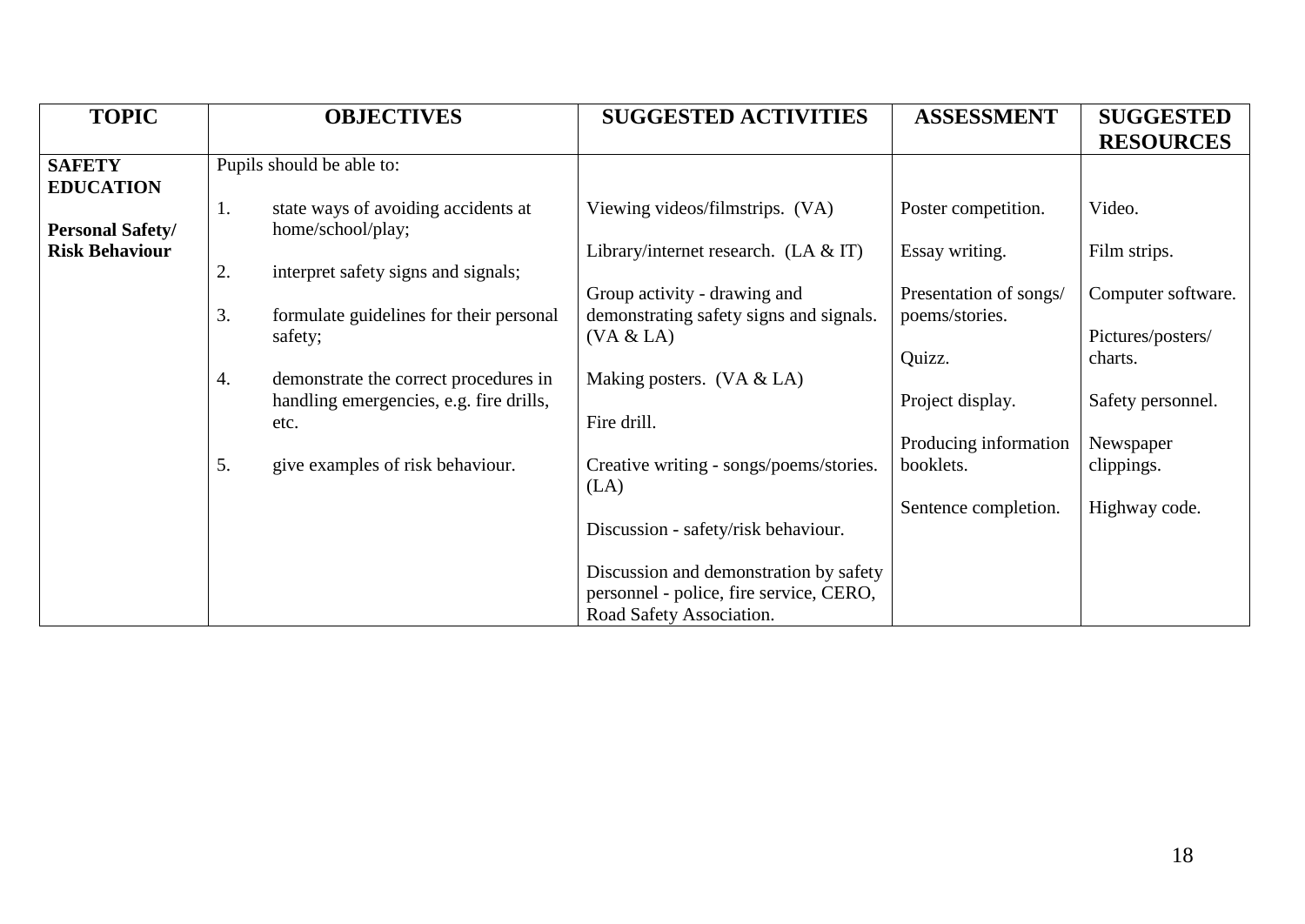|                                                                                     | <b>OBJECTIVES</b>                                                                                                                                                                                                              | <b>SUGGESTED ACTIVITIES</b>                                                                                                                                                                                                                                      | <b>ASSESSMENT</b>                                                                                                                                                   | <b>SUGGESTED</b>                                                                                                                                                                     |
|-------------------------------------------------------------------------------------|--------------------------------------------------------------------------------------------------------------------------------------------------------------------------------------------------------------------------------|------------------------------------------------------------------------------------------------------------------------------------------------------------------------------------------------------------------------------------------------------------------|---------------------------------------------------------------------------------------------------------------------------------------------------------------------|--------------------------------------------------------------------------------------------------------------------------------------------------------------------------------------|
| <b>USE AND ABUSE</b><br><b>OF DRUGS</b><br><b>Legal and Illegal</b><br><b>Drugs</b> | Pupils should be able to:<br>state clearly what drugs are;<br>1.<br>2.<br>differentiate between legal and illegal<br>drugs;<br>3.<br>name some illegal drugs;<br>suggest some possible reasons why<br>4.<br>people take drugs. | Library and Internet research.<br>(LA & T)<br>Presentation by law enforcement<br>officer.<br>Presentation by Health Care worker.<br>Group discussion. (LA)<br>Preparing posters and booklets.<br>(VA & LA)<br>Creative writing - poems/stories/<br>jingles. (LA) | Composition.<br>Reporting.<br>Debating.<br>Quizz.<br>Sentence completion.<br>Presentation of<br>posters, booklets/<br>charts.<br>Presentation of<br>creative works. | <b>RESOURCES</b><br>Charts.<br>Posters.<br>Newspaper articles.<br>Video.<br>Film strips.<br>Computer software.<br>Police drug kit.<br>Prepared songs/<br>skits and<br>advertisements |
|                                                                                     |                                                                                                                                                                                                                                |                                                                                                                                                                                                                                                                  |                                                                                                                                                                     | against drug use.<br>Resource personnel<br>- police/Health Care<br>worker.                                                                                                           |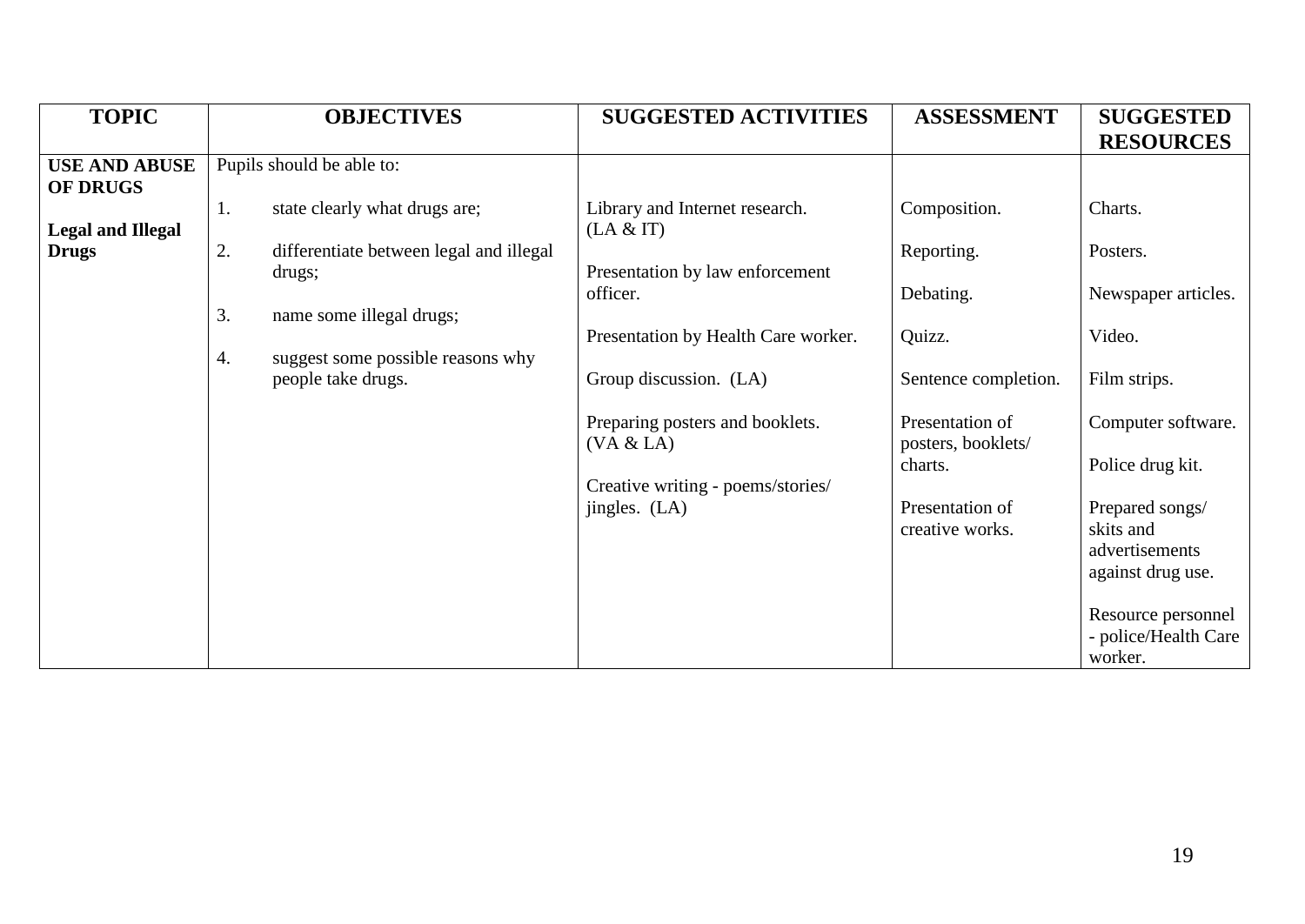| <b>TOPIC</b>           | <b>OBJECTIVES</b>                             | <b>SUGGESTED ACTIVITIES</b>          | <b>ASSESSMENT</b>    | <b>SUGGESTED</b>    |
|------------------------|-----------------------------------------------|--------------------------------------|----------------------|---------------------|
|                        |                                               |                                      |                      | <b>RESOURCES</b>    |
| <b>DISEASE</b>         | Pupils should be able to:                     |                                      |                      |                     |
| <b>PREVENTION</b>      |                                               |                                      |                      |                     |
| <b>AND CONTROL</b>     | state what micro-organisms are;<br>1.         | Observing micro-organisms under the  | Composition.         | Charts.             |
|                        |                                               | microscope. (IS)                     |                      |                     |
| <b>Micro-Organisms</b> | 2.<br>name some common infectious             |                                      | Quizz.               | Posters.            |
| and Their Mode         | diseases;                                     | Discussion on personnel experiences. |                      |                     |
| <b>Of Control</b>      |                                               | (LA)                                 | Panel discussion.    | Newspaper articles. |
|                        | 3.<br>explain how infectious diseases are     |                                      |                      |                     |
|                        | spread;                                       | Library and Internet research.       | Sentence completion. | Video.              |
|                        |                                               | (LA & T)                             |                      |                     |
|                        | 4.<br>take precautionary measures against the |                                      | Reporting.           | Film strips.        |
|                        | spread of various diseases;                   | Discussion by Health Care worker.    |                      |                     |
|                        |                                               |                                      | Project display.     | Computer software.  |
|                        | 5.<br>explain what is immunization;           | Viewing videos/tapes/slides on the   |                      |                     |
| <b>IMMUNIZATION</b>    |                                               | spread of diseases.                  |                      | Health care         |
|                        | give at least one reason why<br>6.            |                                      |                      | personnel.          |
|                        | immunizations are administered.               |                                      |                      |                     |
|                        |                                               |                                      |                      | Overhead projector. |
|                        |                                               |                                      |                      |                     |
|                        |                                               |                                      |                      | Microscope.         |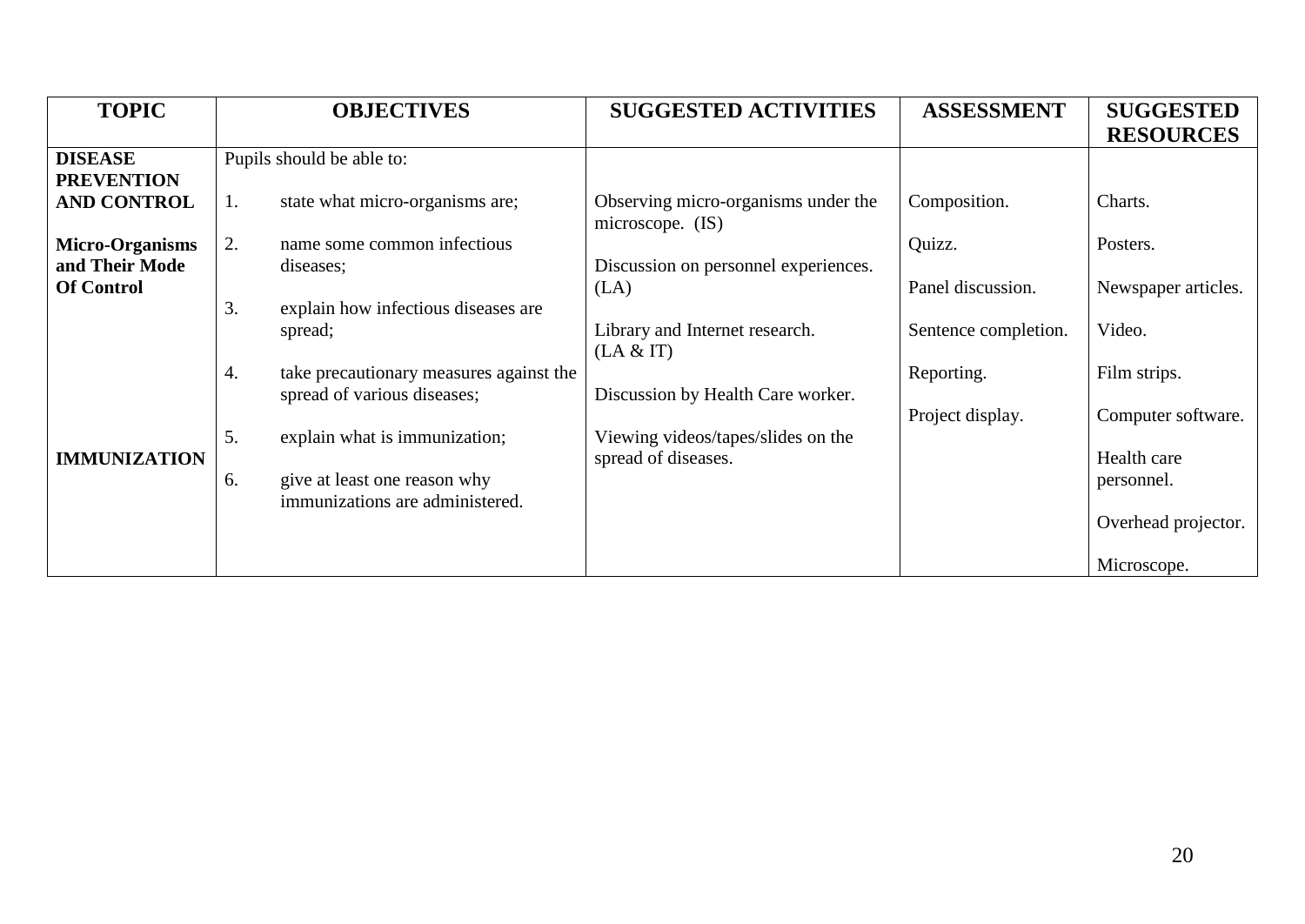| <b>TOPIC</b>           | <b>OBJECTIVES</b>                                                      | <b>SUGGESTED ACTIVITIES</b> | <b>ASSESSMENT</b> | <b>SUGGESTED</b> |
|------------------------|------------------------------------------------------------------------|-----------------------------|-------------------|------------------|
|                        |                                                                        |                             |                   | <b>RESOURCES</b> |
|                        | Pupils should be able to:                                              |                             |                   |                  |
| <b>Micro-Organisms</b> | develop an interest in the fight against<br>1.<br>infectious diseases; | Making posters/charts.      |                   |                  |
|                        | explain how vaccinations work in the<br>٠.<br>body.                    |                             |                   |                  |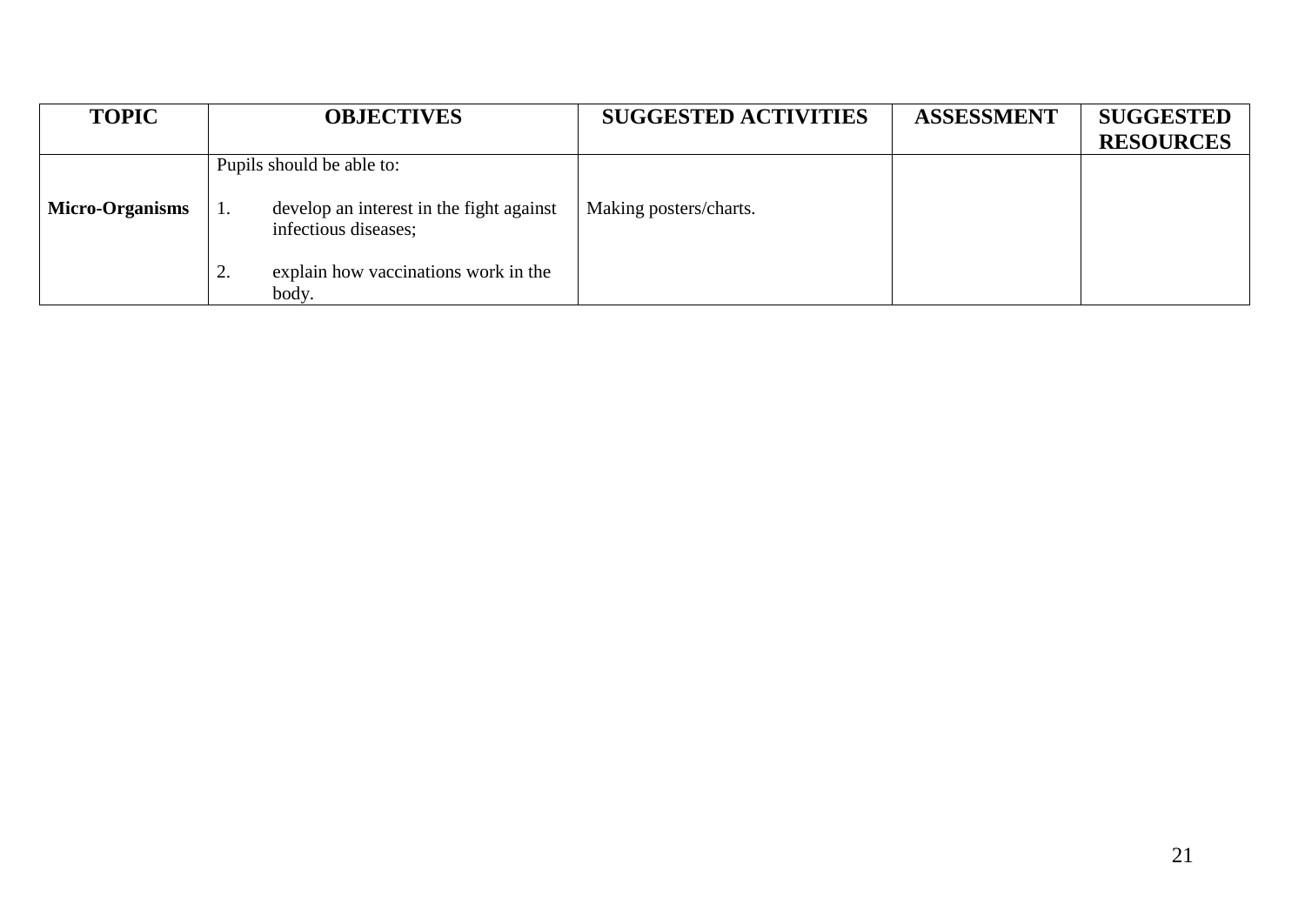| <b>TOPIC</b>    |                  | <b>OBJECTIVES</b>                                                     | <b>SUGGESTED ACTIVITIES</b>                                    | <b>ASSESSMENT</b>             | <b>SUGGESTED</b>               |
|-----------------|------------------|-----------------------------------------------------------------------|----------------------------------------------------------------|-------------------------------|--------------------------------|
|                 |                  |                                                                       |                                                                |                               | <b>RESOURCES</b>               |
| <b>HIV/AIDS</b> |                  | Pupils should be able to:                                             |                                                                |                               |                                |
|                 | 1.               | define the terms HIV and AIDS;                                        | Library/internet research. $(LA & T)$                          | Essays.                       | Computer software.             |
|                 | 2.               | discuss ways by which AIDS can be<br>transmitted;                     | Teacher/pupil discussion. (LA)                                 | Debate.                       | Leaflets/booklets.             |
|                 |                  |                                                                       | Presentation by Health care personnel.                         | Panel discussion.             | Posters.                       |
|                 | 3.               | state at least two signs/symptoms of<br>HIV/AIDS;                     | Viewing films/video/slides.                                    | Presentation of<br>cartoons.  | Films/video.                   |
|                 | $\overline{4}$ . | recognise the serious health threat                                   | Group activities - role-playing/drama.                         |                               | Newspaper articles.            |
|                 |                  | which AIDS poses to our society;                                      | (LA)                                                           | Questions - oral/<br>written. | Television                     |
|                 | 5.               | demonstrate behaviours and attitudes                                  | Create cartoons depicting statements                           |                               | documentaries.                 |
|                 |                  | which would help them to avoid<br>situations likely to expose them to | about AIDS. $(VA & LA)$                                        | Sentence completion.          | Health care                    |
|                 |                  | HIV/AIDS;                                                             | Discuss/analyse scenarios related to<br>HIV/AIDS victims. (LA) | Role-play.                    | personnel.                     |
|                 | 6.               | develop skills in critical thinking and                               |                                                                | Dramatisation.                | Poems/songs on                 |
|                 |                  | analysis;                                                             | Self-esteem building activities. (LA)                          |                               | HIV/AIDS.                      |
|                 | 7.               | exhibit pride in themselves;                                          | Exploring wholesome pastime<br>activities.                     |                               | Transparencies on<br>HIV/AIDS. |
|                 | 8.               | abstain from all sexual activity.                                     |                                                                |                               |                                |
|                 |                  |                                                                       | Assertiveness training. (LA                                    |                               |                                |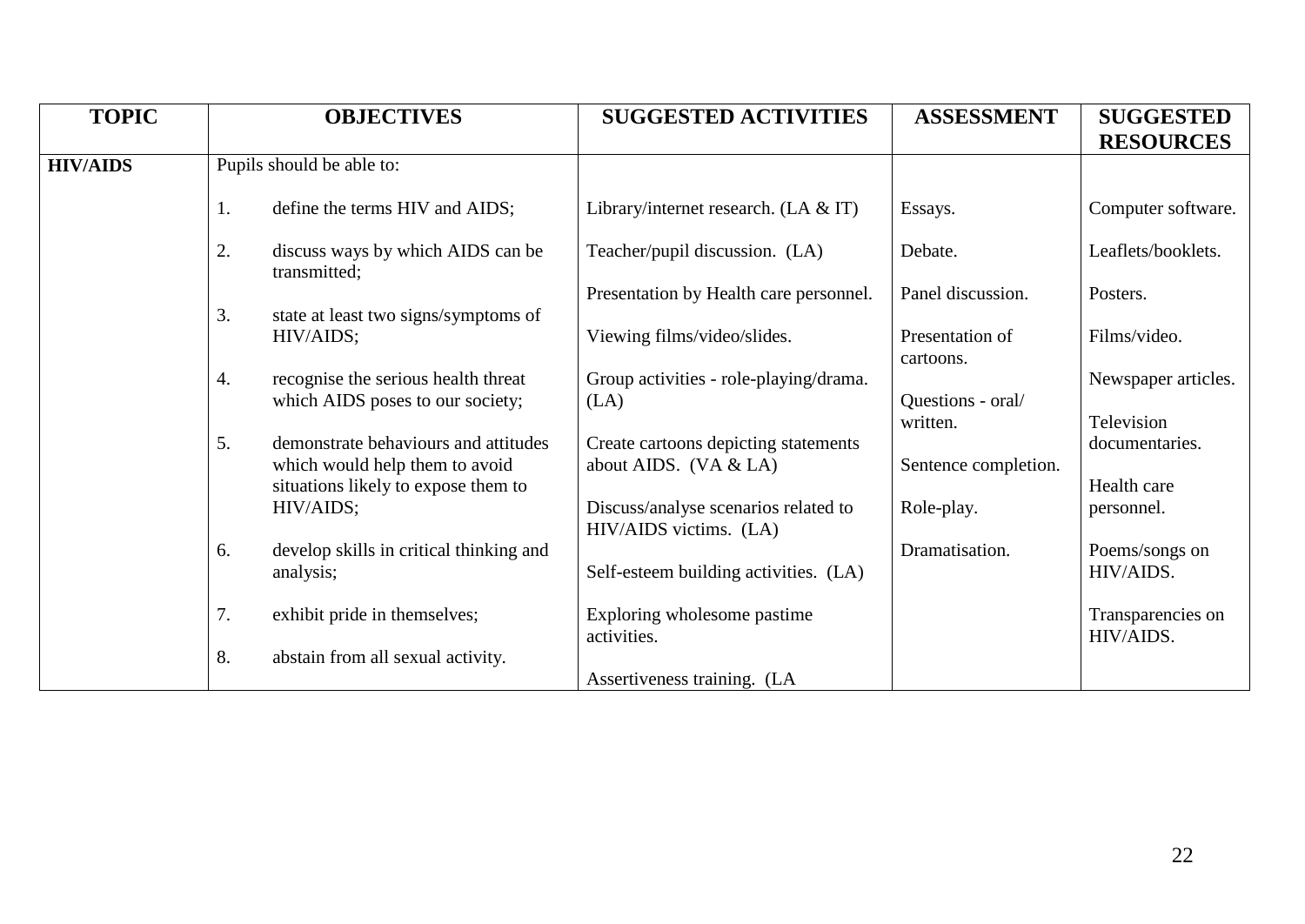| <b>TOPIC</b>            | <b>OBJECTIVES</b>                                        | <b>SUGGESTED ACTIVITIES</b>           | <b>ASSESSMENT</b>      | <b>SUGGESTED</b>    |
|-------------------------|----------------------------------------------------------|---------------------------------------|------------------------|---------------------|
|                         |                                                          |                                       |                        | <b>RESOURCES</b>    |
| <b>PERSONALITY</b>      | Pupils should be able to:                                |                                       |                        |                     |
| <b>DEVELOPMENT</b>      |                                                          |                                       |                        |                     |
| <b>AND</b>              | give a broad definition of loss;<br>1.                   | Teacher/pupil discussion on loss of a | Oral and written       | Videos.             |
| <b>INTERPERSONAL</b>    |                                                          | pet, toy, friend, relative. (LA)      | exercises.             |                     |
| <b>RELATIONSHIPS</b>    | 2.<br>give examples of loss;                             |                                       |                        | Films.              |
|                         |                                                          | Pupils relate personal experiences of | Panel discussion.      |                     |
| <b>Coping With Loss</b> | 3.<br>understand and express their feelings              | loss. (LA)                            |                        | Newspaper articles. |
|                         | and problems;                                            |                                       | Individual/group       |                     |
|                         |                                                          | Group activity - suggest ways of      | reporting.             | Pamphlets.          |
|                         | explore different ways of coping with<br>4.              | coping with loss. (LA)                |                        |                     |
|                         | loss;                                                    |                                       | Presentation of poems/ | Resource personnel  |
|                         |                                                          | The formation of peer support groups. | songs/stories.         | - Guidance          |
|                         | 5.<br>appreciate that loss is a part of life;            |                                       |                        | Counsellor.         |
|                         |                                                          | Writing poems/songs/stories of        | Questions - oral/      |                     |
|                         | 6.<br>know who to turn to in times of grief;             | comfort. (LA)                         | written.               |                     |
|                         |                                                          |                                       |                        |                     |
|                         | 7.<br>express sympathy, empathy during<br>times of loss. | Viewing of relevant films/videos.     | Composition.           |                     |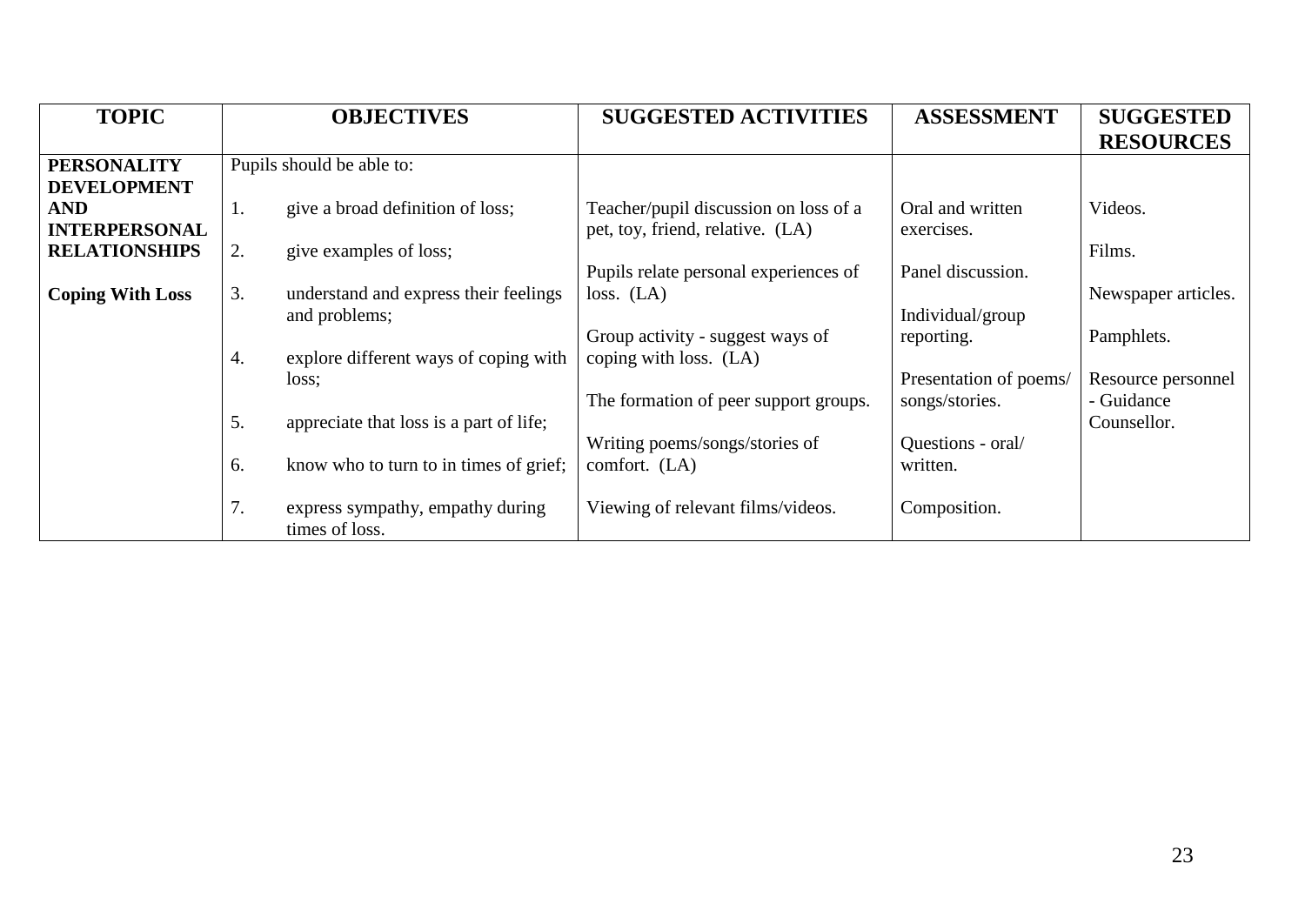| <b>TOPIC</b>                                  | <b>OBJECTIVES</b>                                 | <b>SUGGESTED ACTIVITIES</b>                                              | <b>ASSESSMENT</b>   | <b>SUGGESTED</b><br><b>RESOURCES</b> |
|-----------------------------------------------|---------------------------------------------------|--------------------------------------------------------------------------|---------------------|--------------------------------------|
|                                               | Pupils should be able to:                         |                                                                          |                     |                                      |
| Self-awareness, Self-<br>concept, Self-esteem | evaluate their strengths and<br>1.<br>weaknesses; | Discussion- pupils are allowed to<br>express what they are good at doing | Debating.           | Filmstrips.                          |
|                                               | 2.<br>develop their potentialities;               | and what they are not so good at doing.<br>(LA)                          | Panel discussion.   | Posters.                             |
|                                               |                                                   |                                                                          | Questions - oral/   | Booklets.                            |
|                                               | 3.<br>think highly of themselves;                 | Viewing films/videos where persons<br>showed great courage and           | written.            | Tape recorder.                       |
|                                               | 4.<br>display a positive attitude;                | determination.                                                           | Compositions.       | Videos.                              |
|                                               | 5.<br>love themselves as well as others;          | Activities to allow pupils to show case                                  | Display of talents. |                                      |
|                                               | 6.<br>set themselves attainable goals.            | their talents and boost their morale.                                    | Role-playing.       | Computer software.                   |
|                                               |                                                   | Motivational speeches by role-models/<br>achievers.                      |                     | Equipment/                           |
|                                               |                                                   |                                                                          |                     | instruments to<br>enhance talents.   |
|                                               |                                                   | Role-playing. (LA)                                                       |                     |                                      |
|                                               |                                                   |                                                                          |                     | Motivational<br>personnel.           |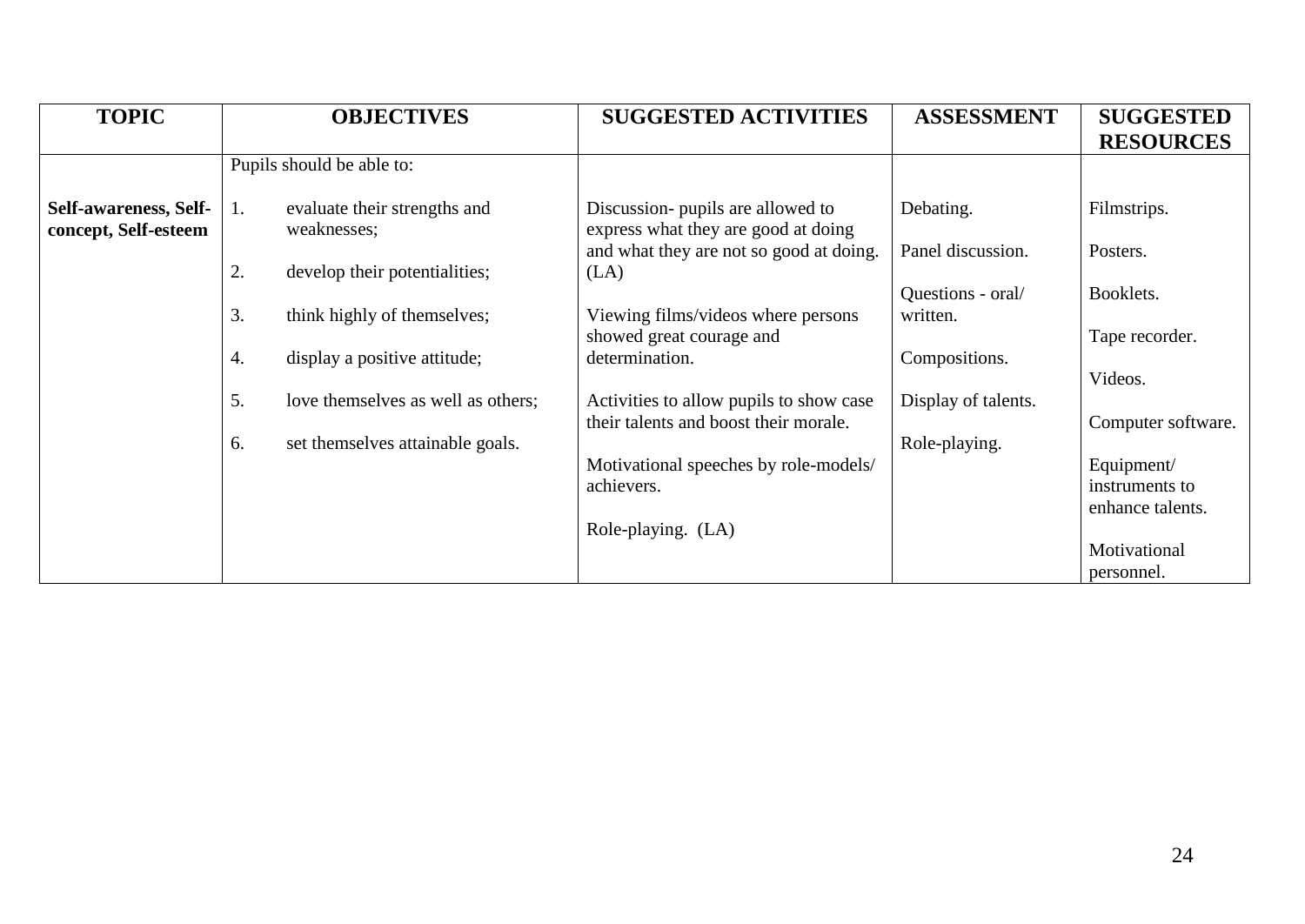| <b>TOPIC</b>           | <b>OBJECTIVES</b>                                                       | <b>SUGGESTED ACTIVITIES</b>                                                                                                                   | <b>ASSESSMENT</b>                                          | <b>SUGGESTED</b><br><b>RESOURCES</b>    |
|------------------------|-------------------------------------------------------------------------|-----------------------------------------------------------------------------------------------------------------------------------------------|------------------------------------------------------------|-----------------------------------------|
|                        | Pupils should be able to:                                               |                                                                                                                                               |                                                            |                                         |
| <b>Decision-Making</b> | 1.<br>formulate a simple definition of the<br>word decision;            | Teacher presents class with a situation<br>where each child has to make a choice,<br>e.g. doing homework or watching<br>television. (LA)      | Observation - conduct.<br>Compositions.<br>Ranking values. | Relevant videos/<br>films.<br>Pictures. |
|                        | 2.<br>recognise that their values have an<br>effect on their decisions; | Individual activity - pupils are asked to<br>rank a set of values: music, love,<br>money, learning, sharing with others,<br>etc. $(LA & R&N)$ | Questions - oral,<br>written.                              | Posters.<br>Newspaper articles.         |
|                        |                                                                         |                                                                                                                                               | Discussion.<br>Debating.                                   | Stories.<br>Computer software.          |
|                        |                                                                         |                                                                                                                                               | Individual<br>contribution.                                |                                         |
|                        |                                                                         |                                                                                                                                               | Role-play.                                                 |                                         |
|                        |                                                                         |                                                                                                                                               | Drama.                                                     |                                         |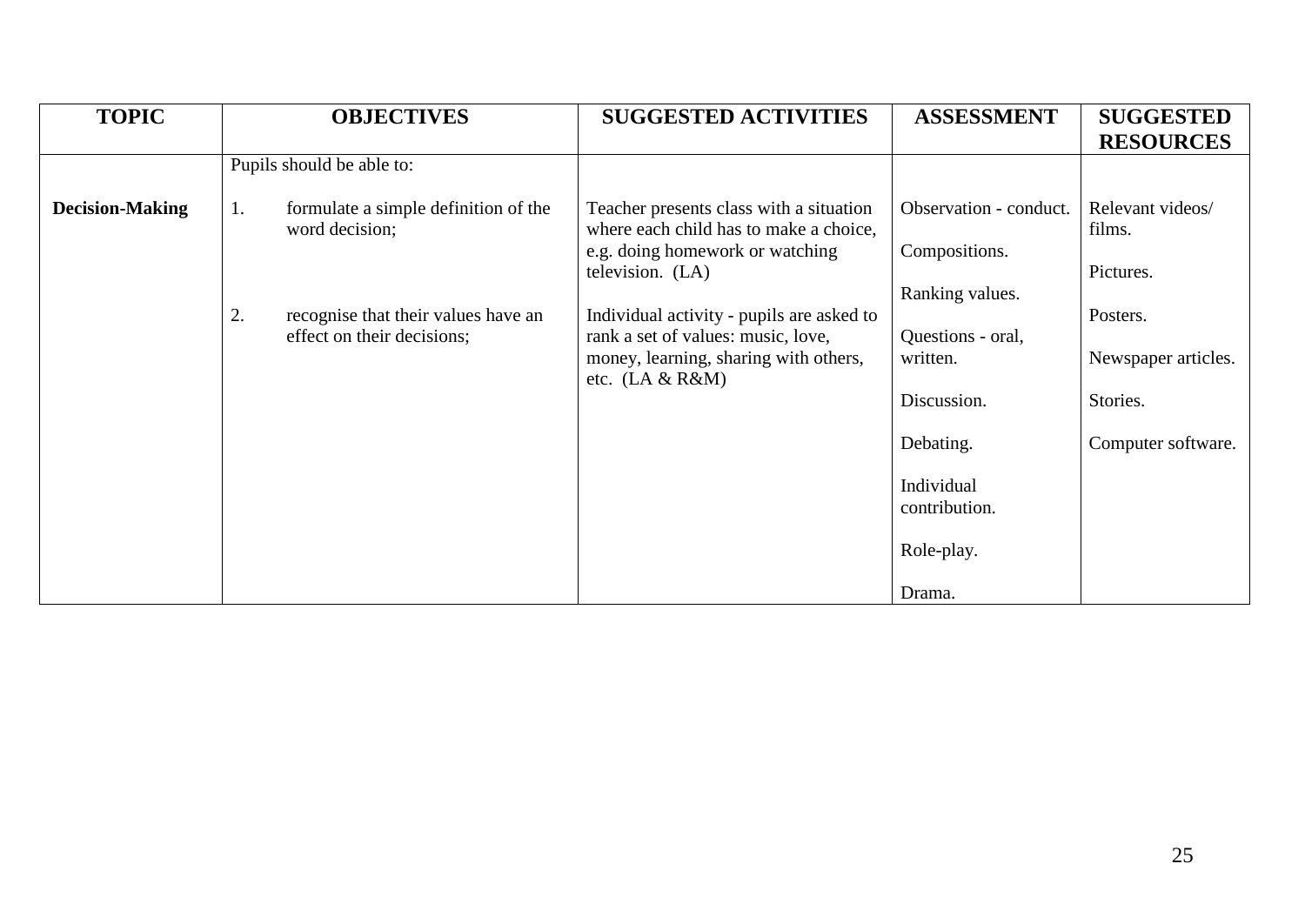| <b>TOPIC</b> | <b>OBJECTIVES</b>                                                                    | <b>SUGGESTED ACTIVITIES</b>                                                                                                                                                                                                                                                    | <b>ASSESSMENT</b> | <b>SUGGESTED</b><br><b>RESOURCES</b> |
|--------------|--------------------------------------------------------------------------------------|--------------------------------------------------------------------------------------------------------------------------------------------------------------------------------------------------------------------------------------------------------------------------------|-------------------|--------------------------------------|
|              | Pupils should be able to:                                                            |                                                                                                                                                                                                                                                                                |                   |                                      |
|              | 3.<br>appreciate that values differ between<br>persons and groups;                   | Small group activity - members share<br>their values (from the activity above)<br>with each other. (LA)                                                                                                                                                                        |                   |                                      |
|              | weigh the differing values before<br>4.<br>making a decision or taking an<br>action; | Class discussion - teacher presents<br>pupils with conflicting values and ask<br>them to make a decision, e.g. you<br>found a purse with money, a friend tells<br>you turn it in, you say, "finders<br>keepers". (LA)                                                          |                   |                                      |
|              | 5.<br>know exactly what the problem or<br>situation is before making a decision;     | Group activity - e.g. getting classmates<br>to accept you might be a big problem -<br>break the problem into smaller parts<br>and deal with one part at a time. (LA)<br>Brainstorming - does my behaviour<br>contribute to this? Must I be kinder?<br>Am I too selfish? $(LA)$ |                   |                                      |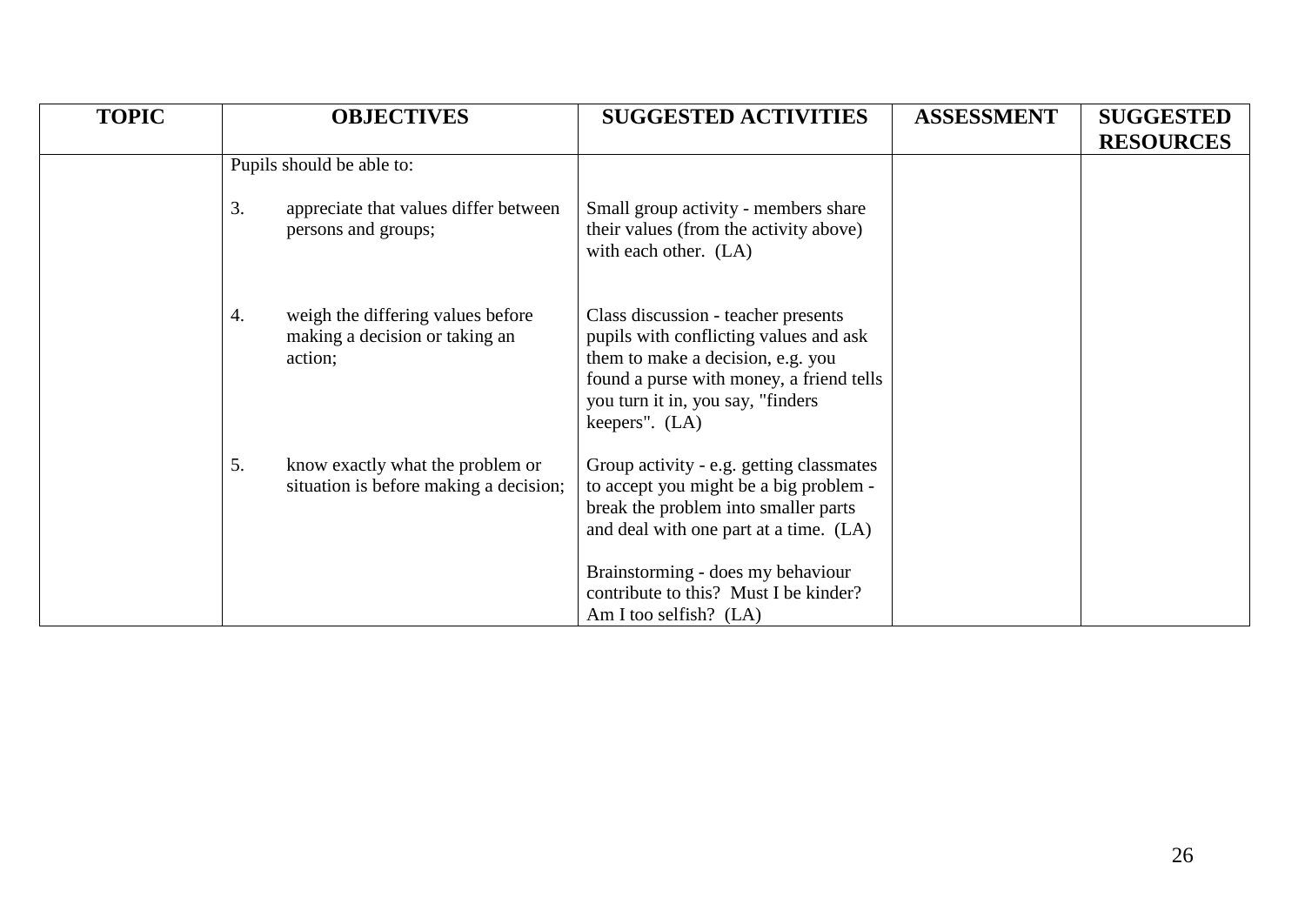| <b>TOPIC</b> | <b>OBJECTIVES</b>                                                                                                   | <b>SUGGESTED ACTIVITIES</b>                                                                                                                                                                                                                                                           | <b>ASSESSMENT</b> | <b>SUGGESTED</b> |
|--------------|---------------------------------------------------------------------------------------------------------------------|---------------------------------------------------------------------------------------------------------------------------------------------------------------------------------------------------------------------------------------------------------------------------------------|-------------------|------------------|
|              | Pupils should be able to:<br>think critically and analytically<br>6.<br>before decisions/actions are<br>made/taken; | Group activity - role-playing/drama.<br>(LA)<br>Viewing relevant films/video - ask<br>pupils to think of all the possible<br>actions that could be taken.                                                                                                                             |                   | <b>RESOURCES</b> |
|              |                                                                                                                     | (VA & LA)<br>Library/internet research - gather<br>information; get all the facts before you<br>make a decision. (LA $&$ IT)<br>Teacher presents a scenario and allows<br>pupils to look at all options, and think<br>about the possible positive and negative                        |                   |                  |
|              |                                                                                                                     | consequences e.g. if one of your<br>options is to put off doing your<br>homework and watch television, some<br>possible consequences might be:<br>a poor grade<br>embarrassment for not completing<br>the assignment<br>learning something new from the<br>television programme. (LA) |                   |                  |